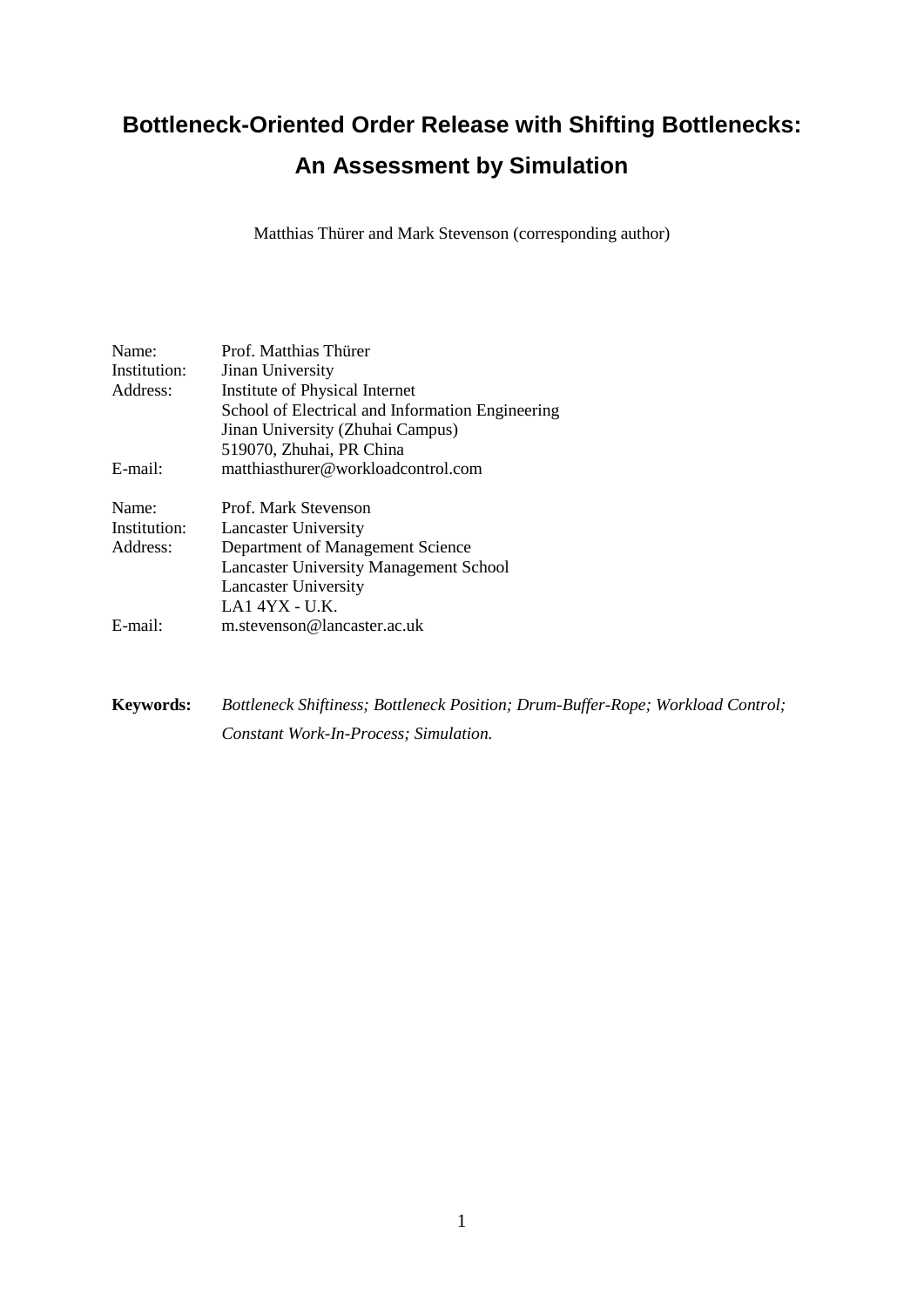# **Bottleneck-Oriented Order Release with Shifting Bottlenecks: An Assessment by Simulation**

# **Abstract**

Bottleneck shiftiness is an important managerial problem that has received significant research attention. The extant literature has shown, for example, that protective capacity reduces the likelihood of the bottleneck shifting. Yet the actual performance impact of a bottleneck shift has been widely neglected. We posit that there are at least two interrelated effects that may impact shop performance: (i) the direct effect of the change in bottleneck position; and, (ii) the indirect effect of the order release method incorrectly identifying the bottleneck (i.e. assuming the bottleneck is Station X when it is actually Station Y). The latter is particularly acute in the context of bottleneck-oriented order release methods such as Drum-Buffer-Rope (DBR) as these release methods use feedback from the (assumed) bottleneck to control release. Using controlled simulation experiments we demonstrate that a bottleneck shift to a station upstream of the assumed bottleneck has a negligible effect on DBR performance while a downstream shift is detrimental to performance. Meanwhile, the distance, i.e. the number of stations between the actual and assumed bottleneck, has a negligible performance impact. These results have important managerial and research implications for DBR and other release methods.

# **Keywords:** *Bottleneck Shiftiness; Bottleneck Position; Drum-Buffer-Rope; Workload Control; Constant Work-In-Process; Simulation.*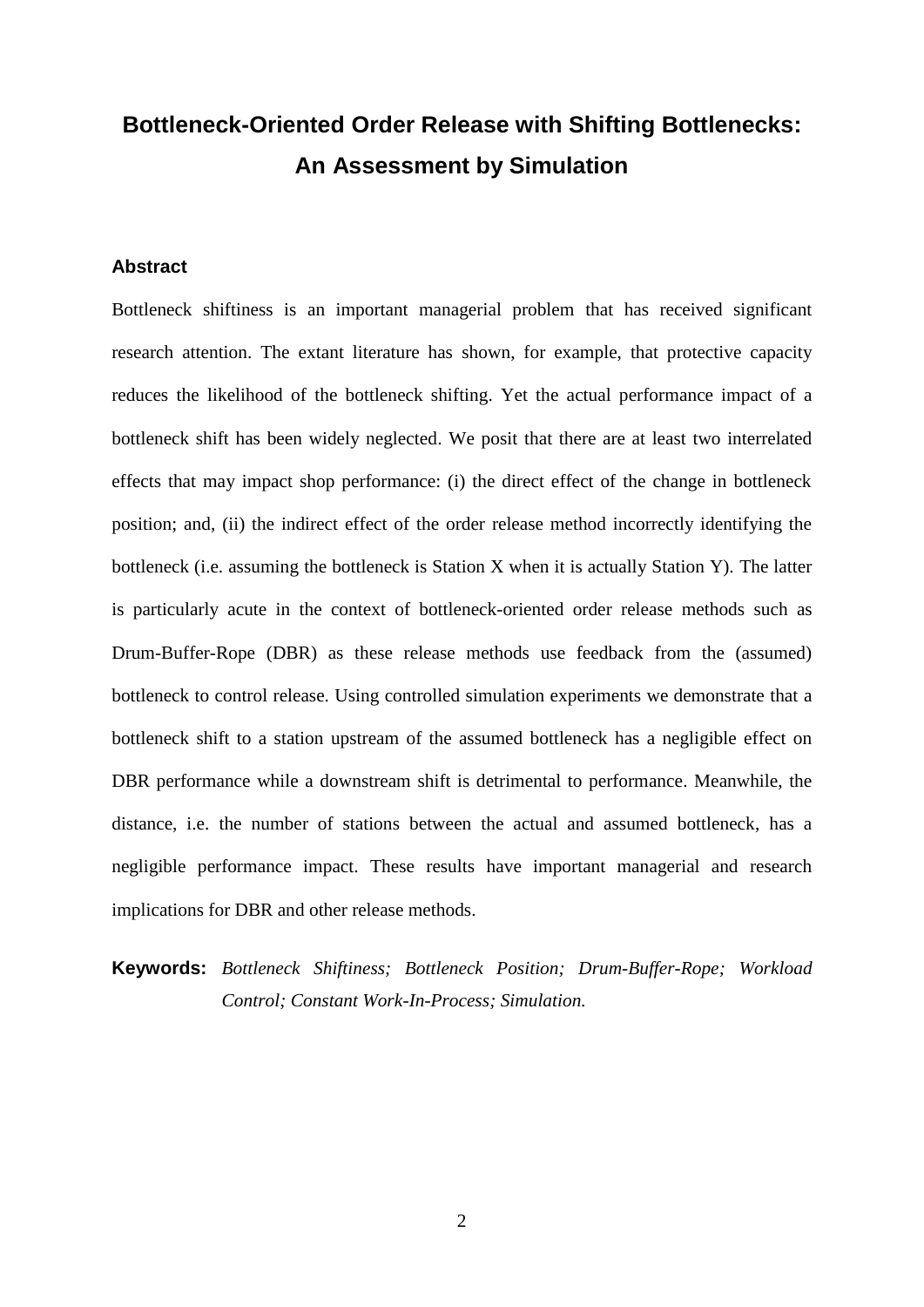#### **1. Introduction**

The phenomenon of shifting bottlenecks bedevils managers (Lawrence & Buss, 1994) and negatively affects shop floor manageability (Craighead *et al*., 2001). It is consequently an important problem in practice (Stevenson *et al*., 2011) that has received significant research attention (e.g. Lawrence & Buss, 1994; Craighead, 2001; Patterson *et al*., 2002; Fredendall *et al*., 2010; Fernandes *et al*., 2014). The extant literature however has mainly focused on how to avoid bottleneck shiftiness; for example, research has demonstrated that an increase in protective capacity (i.e. capacity at non-bottleneck stations) reduces (but does not eradicate) the likelihood of the bottleneck shifting from one station to another. This research focus has been motivated by the implicit assumption that bottleneck shiftiness is directly detrimental to performance. But this assumption has rarely been questioned; and the actual performance impact of bottleneck shiftiness has rarely been evaluated. In this study, we assess the impact of bottleneck shiftiness on order release performance in a make-to-order flow shop with high variability in terms of the occurrence of demand and processing times. This is a common shop type, such as for companies that focus on producing prototypes and making small runs, e.g. of 1 to 4 units, sometimes referred to as "one offs".

We suggest that there are at least two interrelated effects that may impact shop performance when the bottleneck shifts: (i) the direct effect of the change in bottleneck position; and, (ii) the indirect effect of the order release method incorrectly identifying the bottleneck (i.e. assuming the bottleneck is Station X when it is actually Station Y). The latter is particularly acute in the context of bottleneck-oriented order release methods since they use feedback from the bottleneck to control release.

If order release is applied, jobs are not directly released to the shop floor. Instead, they are withheld in a so-called 'backlog' (Spearman *et al*., 1990) or 'pool' from which they are released in time to meet certain shop performance metrics. Bottleneck-oriented release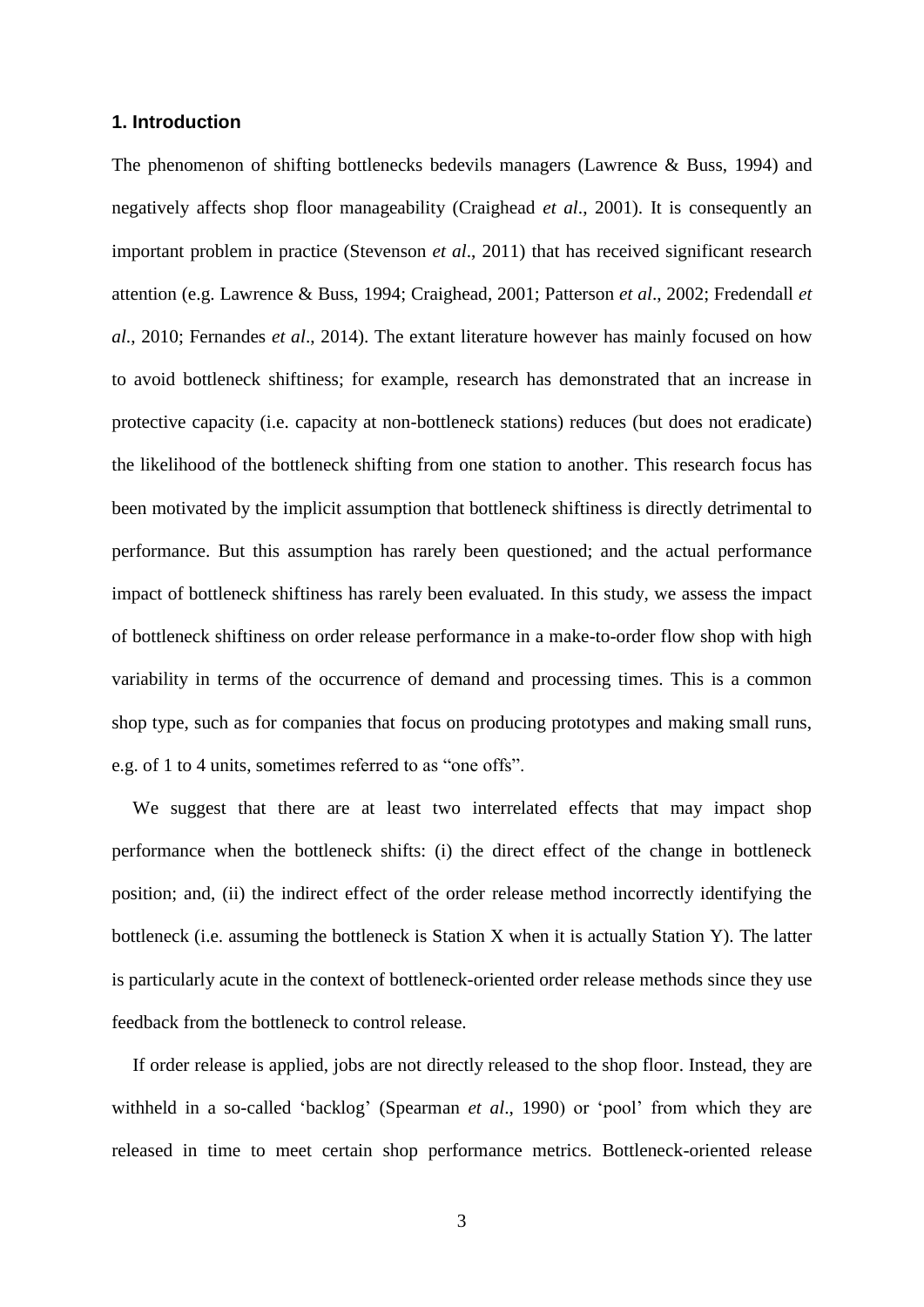methods subordinate the release of jobs to the output of the bottleneck. The best-known bottleneck-oriented release method is arguably Drum-Buffer-Rope (DBR) – a descriptor of the way in which order release is realized (Simons & Simpson, 1997). Meanwhile, bottleneck-oriented release methods have also been presented in the context of Workload Control (e.g. Glassey & Resende, 1988; Enns & Prongue-Costa, 2002). A unifying element of these different bottleneck-oriented release methods is that they use a measure of the workload at the bottleneck to regulate the input of work. Using the principles of input/output control (e.g. Plossl & Wight, 1971), these release methods seek to stabilize the workload at the bottleneck by releasing work in accordance with the output rate.

Aligning the input to the bottleneck with the output assumes however that the bottleneck is known and a feedback loop between the bottleneck and the release function has been established. But a shift in the bottleneck may not be reflected in a shift in the feedback loop. The bottleneck shift may be difficult to predict and short-lived; and it may be disruptive or costly to reflect this shift in the design of the feedback loop. In this paper, we present an exploratory study based on controlled simulation experiments that investigates how making an incorrect assumption about the identity and location of the bottleneck affects shop performance under bottleneck-oriented order release control. In doing so, we consider the impact of distance (i.e. the number of stations between the actual and assumed bottleneck), direction (i.e. whether the actual bottleneck is upstream or downstream of the assumed bottleneck), and bottleneck severity (i.e. the difference in average utilization between the actual bottleneck and all other non-bottleneck stations, which also reflects the stability of the actual bottleneck in the stochastic environment considered). It is hoped that our study provides insights to managers concerning when action, e.g. changing the feedback loop, should be taken in the context of shifting bottlenecks.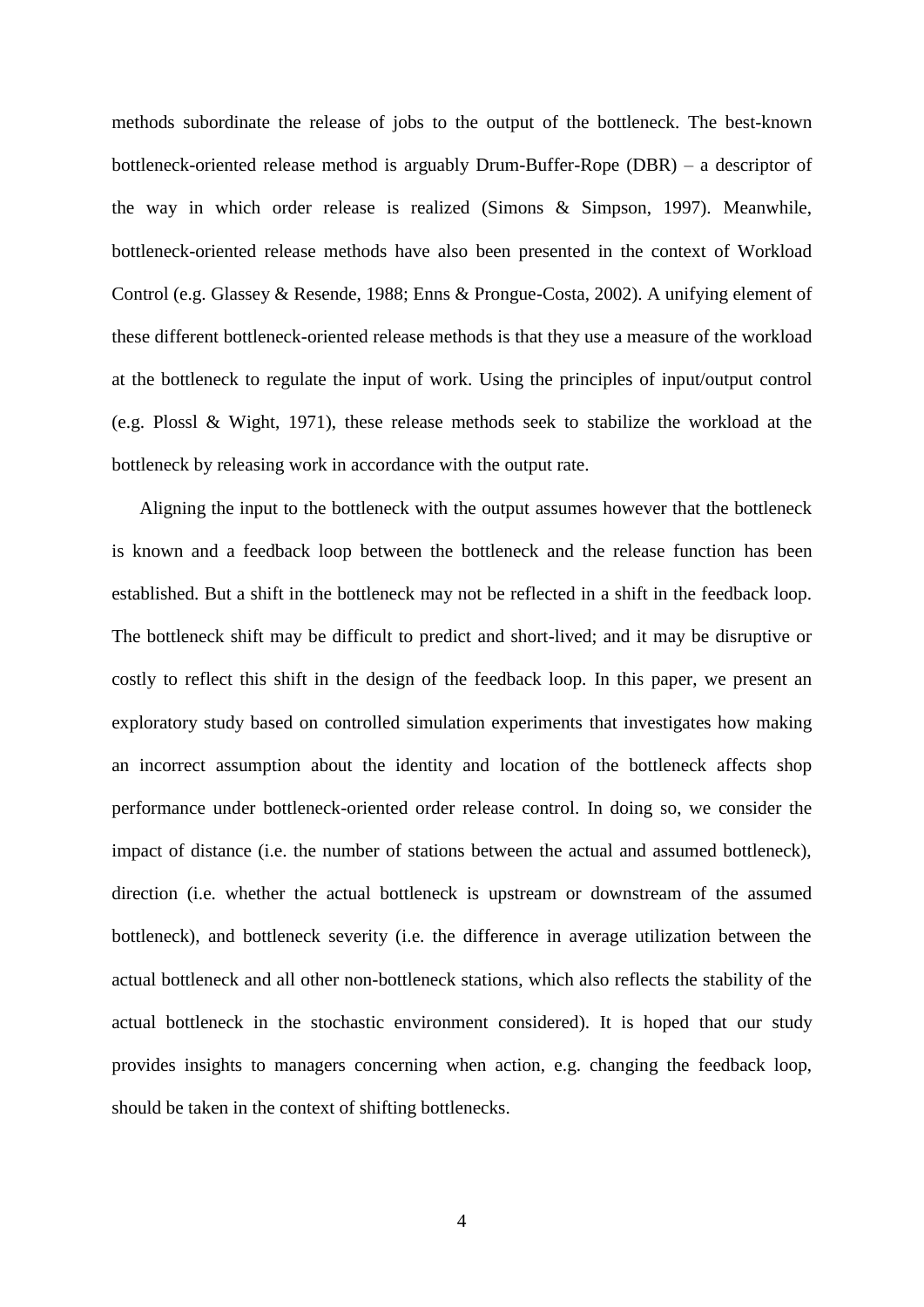The remainder of this paper is organized as follows. In Section 2, we review the literature on bottleneck shiftiness and on bottleneck-oriented order release control to identify the release methods to be considered in our study. Our research problem and research question are then outlined in Section 3. The simulation model used to evaluate performance is then described in Section 4 before the results are presented, discussed, and analyzed in Section 5. Finally, conclusions are drawn in Section 6, where limitations and future research directions are also outlined.

#### **2. Literature Review**

We first give a short overview of the literature on shifting bottlenecks in Section 2.1. Section 2.2 then discusses the literature related to bottleneck-oriented release methods considered in our study.

#### **2.1 Shifting Bottlenecks**

In general, there are three main streams of literature on shifting bottlenecks: shifting bottleneck detection, shifting bottleneck avoidance, and assessments of the performance impact of shifting bottlenecks.

A summary and performance comparison of bottleneck detection methods is contained in Betterton & Silver (2012). Meanwhile, Yu & Matta (2016) highlighted the importance of data-driven bottleneck detection and outlined a statistical framework. However, this work does not consider the dynamic phenomenon of shifting bottlenecks. A simple method for calculating the likelihood that a station becomes the bottleneck was presented by Lawrence & Buss (1994) and Roser *et al*. (2002). Lawrence & Buss (1994) also introduced a scalar measure of bottleneck shiftiness. Meanwhile, Roser *et al*. (2003) outlined a shifting bottleneck detection method, where the capacity resources were Automated Guided Vehicles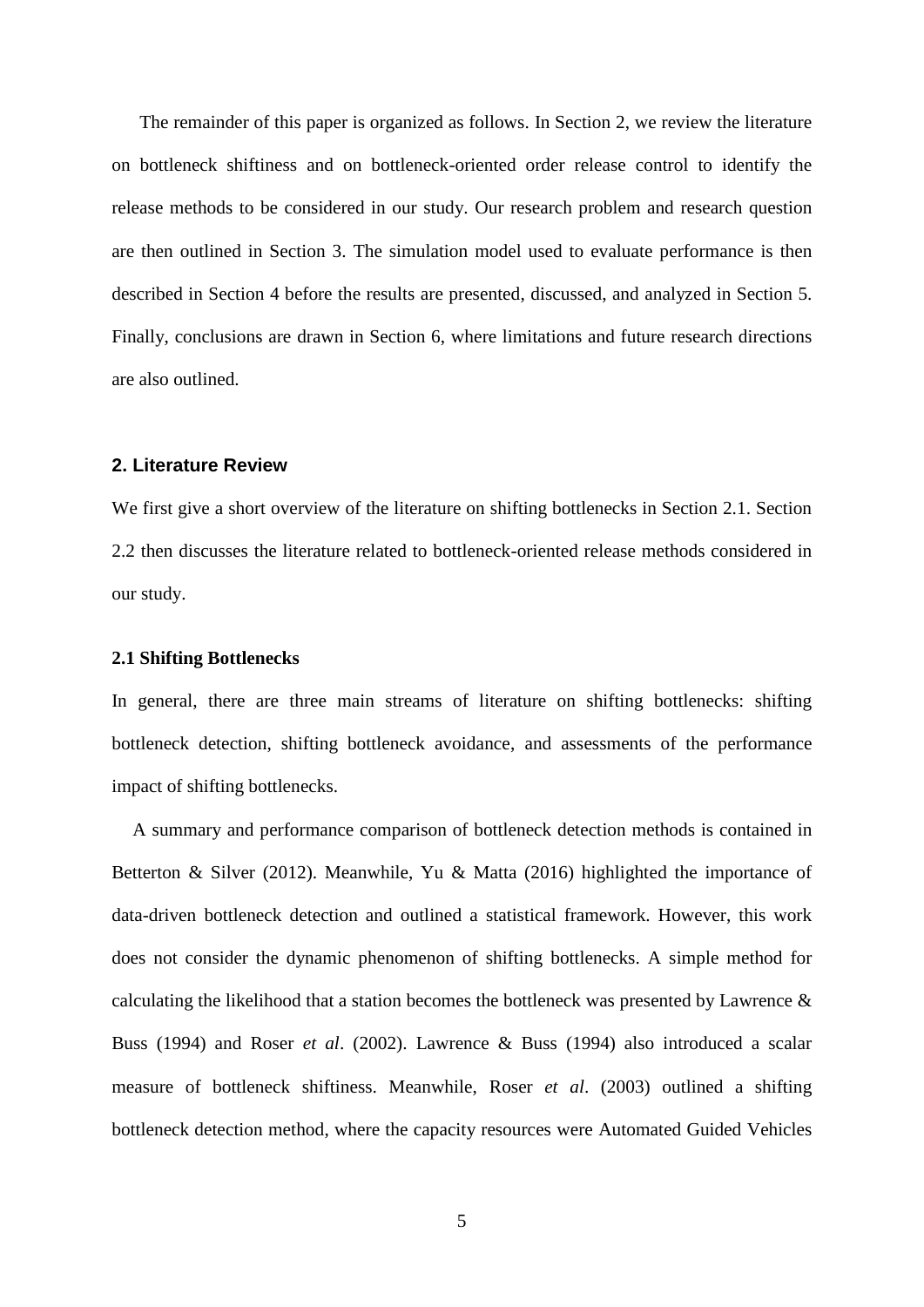(AGVs). Finally, Roser *et al.* (2014) presented a simple, practical method for visualizing bottleneck shiftiness – the so-called bottleneck walk.

Research on avoiding bottleneck shiftiness has demonstrated that an increase in protective capacity (i.e. capacity at non-bottleneck stations) reduces bottleneck shiftiness and that a higher level of protective capacity leads to shorter flow times (e.g. Lawrence & Buss, 1994; Craighead *et al*., 2001). Craighead *et al*. (2001) further argued that the flow time is not impacted by the position of protective capacity.

Finally, Fry *et al*. (1987) found that a bottleneck should be positioned at the first, gateway station and that shifting the bottleneck away from this gateway station may actually lead to performance deterioration. Kadipasaoglu *et al*. (2000) further clarified that if the bottleneck is the first station then there is no upstream station whose variability may starve it; if the bottleneck is moved downstream, then the probability of the bottleneck starving increases due the cumulative effect of upstream variability. This finding – that a bottleneck at the gateway station leads to the best performance – has recently been confirmed by Thürer *et al*. (2017a) in the context of an order release controlled flow shop. Meanwhile, Thürer *et al*. (2017b) highlighted that in high-variety flow and job shops with a bottleneck, workload balancing is less important and bottleneck-oriented release methods have the potential to outperform methods that control the workload at each station. However, this assumes that the bottleneckoriented release method accurately identifies the bottleneck. This assumption is questioned in our study. The bottleneck-oriented release methods to be considered in our study will be discussed next.

# **2.2 Bottleneck-Oriented Order Release Methods**

The Theory of Constraints (Goldratt & Cox, 1984) can be considered a powerful production planning and control technique in shops with bottlenecks. For example, Mabin & Balderstone (2003) reviewed the literature on more than 80 successful implementations of the Theory of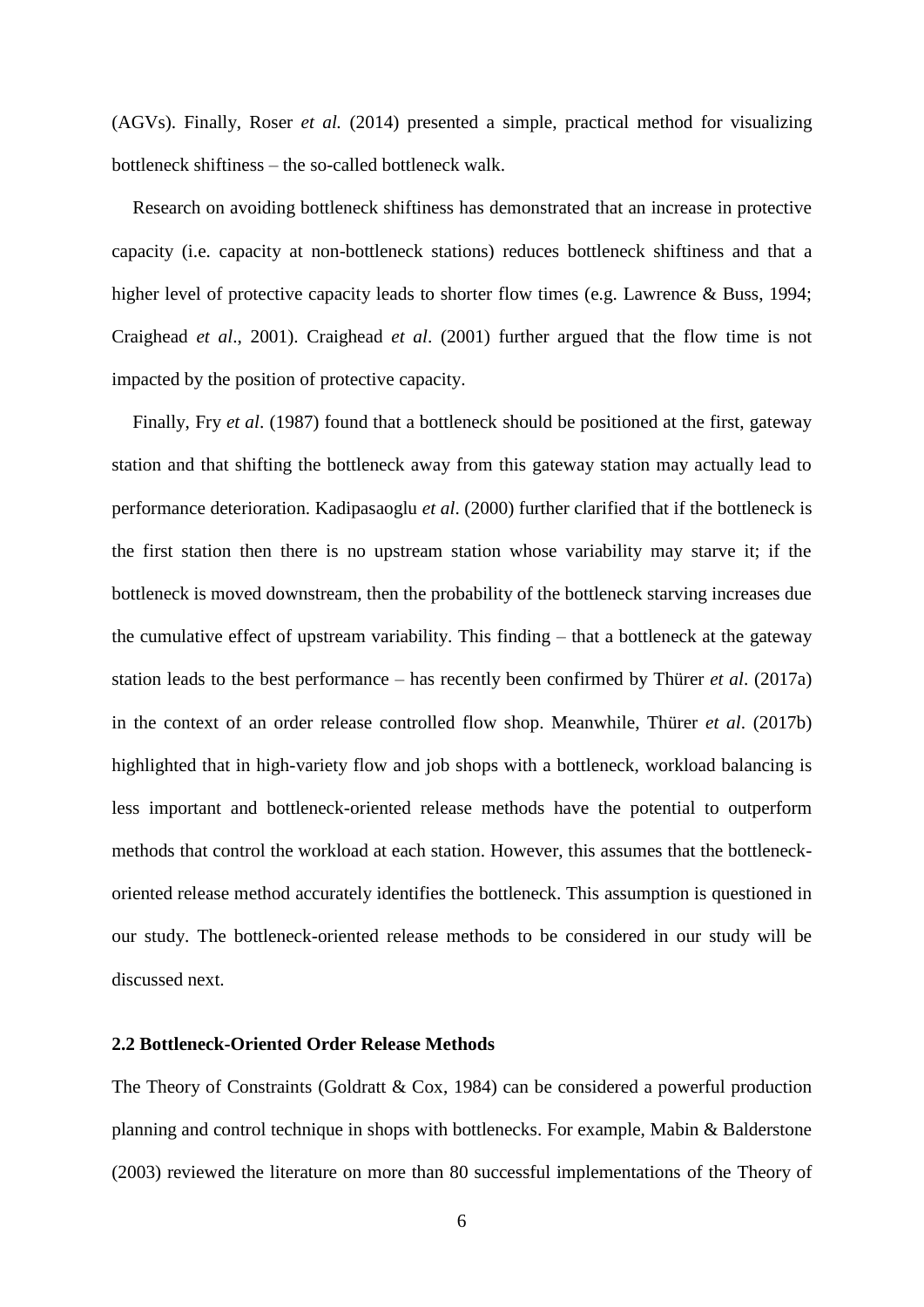Constraints, with 80% of companies reporting improvements in lead time and due date performance. The Theory of Constraints was originally conceived in the 1970s by Eliyahu M. Goldratt as a scheduling algorithm and later developed into a broader production planning and control concept (Simons & Simpson, 1997; Mabin & Balderstone, 2003). One of its main elements is Optimized Production Technology (OPT), a scheduling (or release) mechanism that controls (or subordinates) the release of jobs to the system in accordance with the bottleneck (or constraint). This OPT release mechanism is now more commonly known as Drum-Buffer-Rope (DBR) – a descriptor for the way in which order release is realized (Simons & Simpson, 1997). A DBR system is depicted in Figure 1 for a single bottleneck station. Its essential parts can be described as follows:

- *Drum*: This is the constraint (e.g. the bottleneck station, the market) and its schedule.
- *Buffer*: This is both the constraint buffer (i.e. the buffer before the bottleneck) and the shipping buffer (i.e. the finished goods inventory; see e.g. Watson *et al*., 2007). Buffers are time (e.g. Radovilsky, 1998; Rahman, 1998; Schragenheim & Ronen, 1990; Simon & Simpson, 1997; Chakravorty & Atwater, 2005; Golmohammadi, 2015) or a timeequivalent amount of work-in-process. Since, in our study, jobs are considered to be delivered immediately after they are completed, the shipping buffer does not exist.
- *Rope*: This is the communication channel for providing feedback from the drum (bottleneck) to the beginning of the system, i.e. order release. Based on this feedback, order release aligns the input of work with the output rate of the bottleneck. In other words, a maximum limit on the number of jobs released to the bottleneck but not yet completed is established and a job is released whenever the number of jobs is below the prescribed limit (e.g. Ashcroft, 1989; Lambrecht & Segaert, 1990; Duclos & Spencer, 1995; Chakravorty & Atwater, 1996; Chakravorty, 2001; Watson & Patti, 2008). There are two ropes: Rope 1 determines the schedule at the bottleneck to exploit the constraint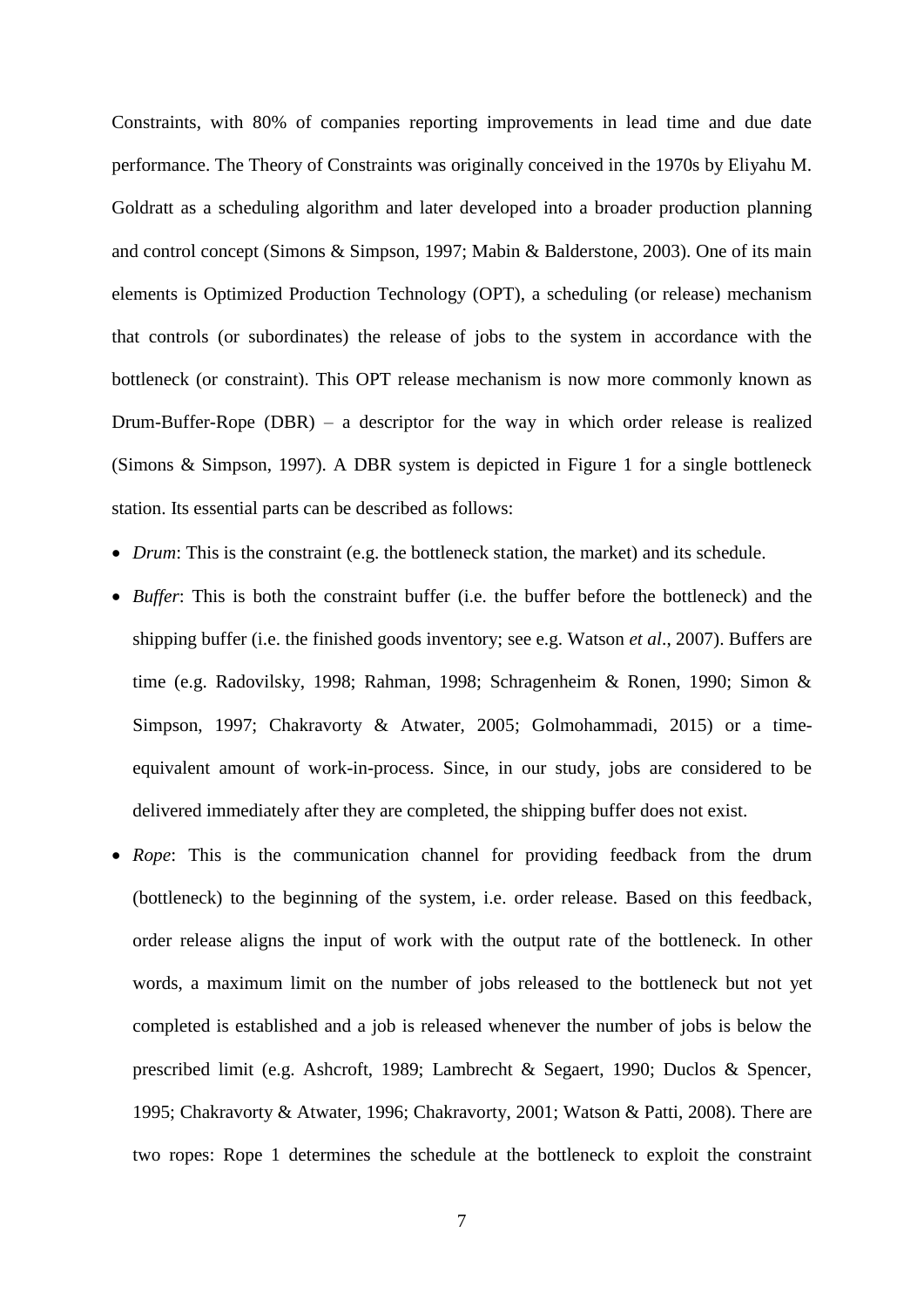according to the organization's goal (Schragenheim & Ronen, 1990); Rope 2 then subordinates the system to the constraint (the bottleneck station).

# [Take in Figure 1]

Another production planning and control approach that has shown promise in shops with bottlenecks is Workload Control (WLC). WLC is a production planning and control concept that has been developed over more than 30 years (Thürer *et al*., 2011). It has been shown to significantly improve the performance of high-variety shops both through simulation (e.g. Glassey & Resende, 1988; Land & Gaalman, 1998; Thürer *et al*., 2012, 2014) and, on occasions, in practice (e.g. Wiendahl, 1992; Bechte 1994; Hendry *et al*., 2013; Silva *et al*., 2015). Although Workload Control has been largely developed in the context of balanced shops, there is some evidence of its potential to improve performance in shops with bottlenecks (e.g. Glassey & Resende, 1988; Lingayat *et al*., 1995; Enns & Prongue-Costa, 2002; Fernandes *et al*., 2014; Thürer *et al*., 2017b). For example, Glassey & Resende (1988) proposed a Starvation Avoidance (SA) methodology. SA releases work whenever the workload of jobs released to the bottleneck but not yet completed falls below a certain predetermined workload limit. This is similar to DBR but controls the workload in time rather than in terms of the number of jobs. Both SA and DBR will be considered in our study. Other WLC release methods that aim to balance the workload across resources are not considered since workload balancing is less important in bottleneck shops (Thürer *et al*., 2017b).

# **3. Problem Definition**

There are two key aspects to bottleneck shiftiness that need to be considered when analyzing the phenomenon: (i) a shift in the actual physical position of the bottleneck (i.e. in the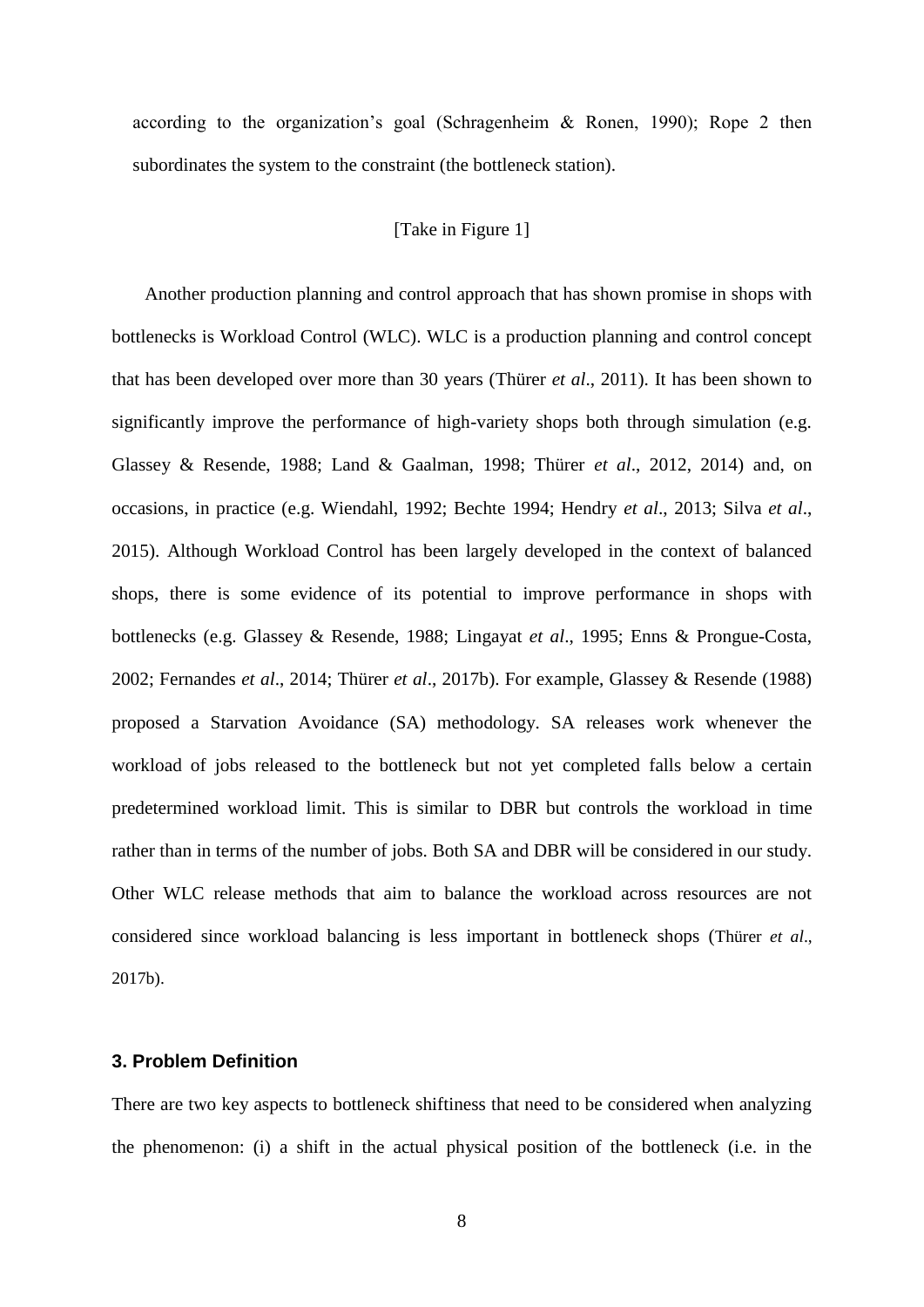layout); and, (ii) a shift in the position of the bottleneck station in the routing of orders. The first aspect, i.e. a shift in the actual physical position of the bottleneck, was considered in Lawrence & Buss (1994). For example, one time Station C is the bottleneck and the next time Station E is the bottleneck. The second aspect, i.e. a shift in the position of the bottleneck station in the routing of orders, was considered in Hopp & Spearman (2001; e.g. p. 459). For example, one time Station C is the bottleneck and the first station in the routing of orders and the next time Station C continues to be the bottleneck but has moved to being second in the routing sequence. So, while the physical bottleneck station remains the same, its position in the routing of orders changes. One of these aspects often implies the other; however, we make this distinction since the focus of our study – where the order release method is based on an incorrect assumption about the position of the bottleneck – is only relevant in the context of the former aspect. Both SA and DBR control a measure of workload at the bottleneck that requires information to be provided via a feedback loop between the order release point and the bottleneck. When the bottleneck shifts, at best there is a time lag before the feedback loop follows and, at worst, the feedback loop does not shift at all. As a consequence, the order release method makes an incorrect assumption about the position of the bottleneck and takes decisions based on information from a non-bottleneck resource.

In response, this study started by asking: What is the performance impact on bottleneckoriented release methods of making an incorrect assumption about the identity of the bottleneck resource? An exploratory study based on controlled simulation experiments will be used to provide an answer to this question. We will model a pure flow shop in which each job visits all stations in the same routing sequence and in order of increasing station number. This unique shop property allows us to assess the impact of deviation between the assumed and actual bottleneck both in terms of: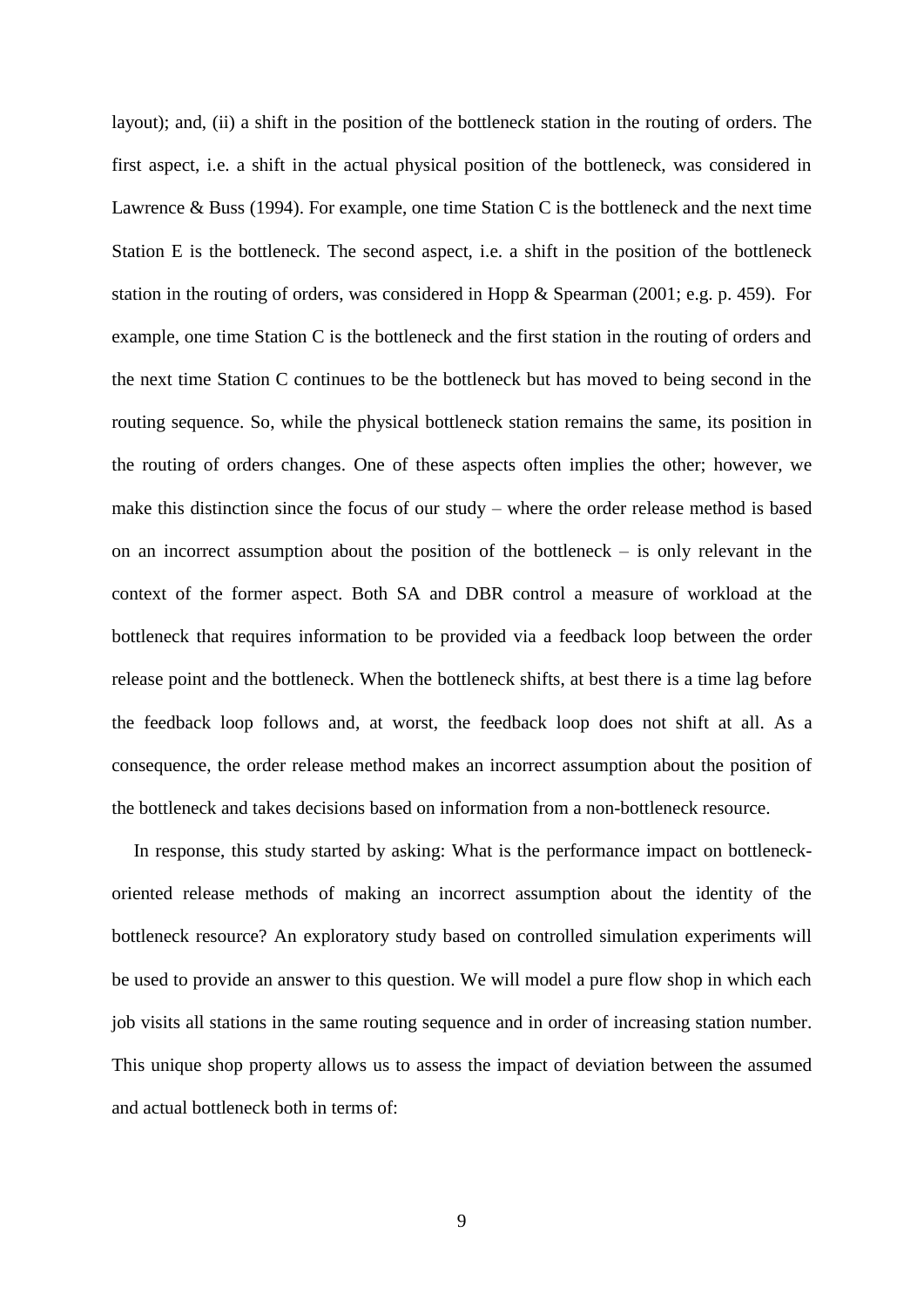- Direction, i.e. whether the actual bottleneck is upstream or downstream of the assumed bottleneck, and;
- Distance, i.e. the number of stations between the actual and assumed bottleneck.

## **4. Simulation Model**

A stylized standard model will be used to avoid interactions that may interfere with our understanding of the experimental factors. While any individual shop in practice will differ in many aspects from our stylized environment, the model used in this study captures the job and shop characteristics of high variety make-to-order flow shops. In other words: shops with high processing time variability and high arrival time variability. The shop and job characteristics modeled in the simulations are first summarized in Section 3.1. How we model the order release methods considered in this study is then outlined in Section 3.2. The priority dispatching rule applied for controlling the progress of orders on the shop floor is described in Section 3.3. Finally, the experimental design is outlined and the measures used to evaluate performance are presented in Section 3.4.

# **4.1 Overview of Modeled Shop and Job Characteristics**

A simulation model of a pure flow shop has been implemented in the Python<sup>©</sup> programming language using the  $SimPy^{\odot}$  simulation module. The shop contains seven stations, where each station is a single resource with constant capacity. There is one bottleneck station, which is varied from Station 1 to Station 7. As in previous research (e.g. Enns & Prongue-Costa, 2002; Fernandes *et al*., 2014), non-bottlenecks are created by reducing the corresponding processing times. We experimented with three different levels of bottleneck severity: moderate=5%; severe=15%; and very severe=25% (processing time reductions). The level of severity also reflects the stability of the actual bottleneck since random shifting will occur in the stochastic production environment considered in this study. The higher the bottleneck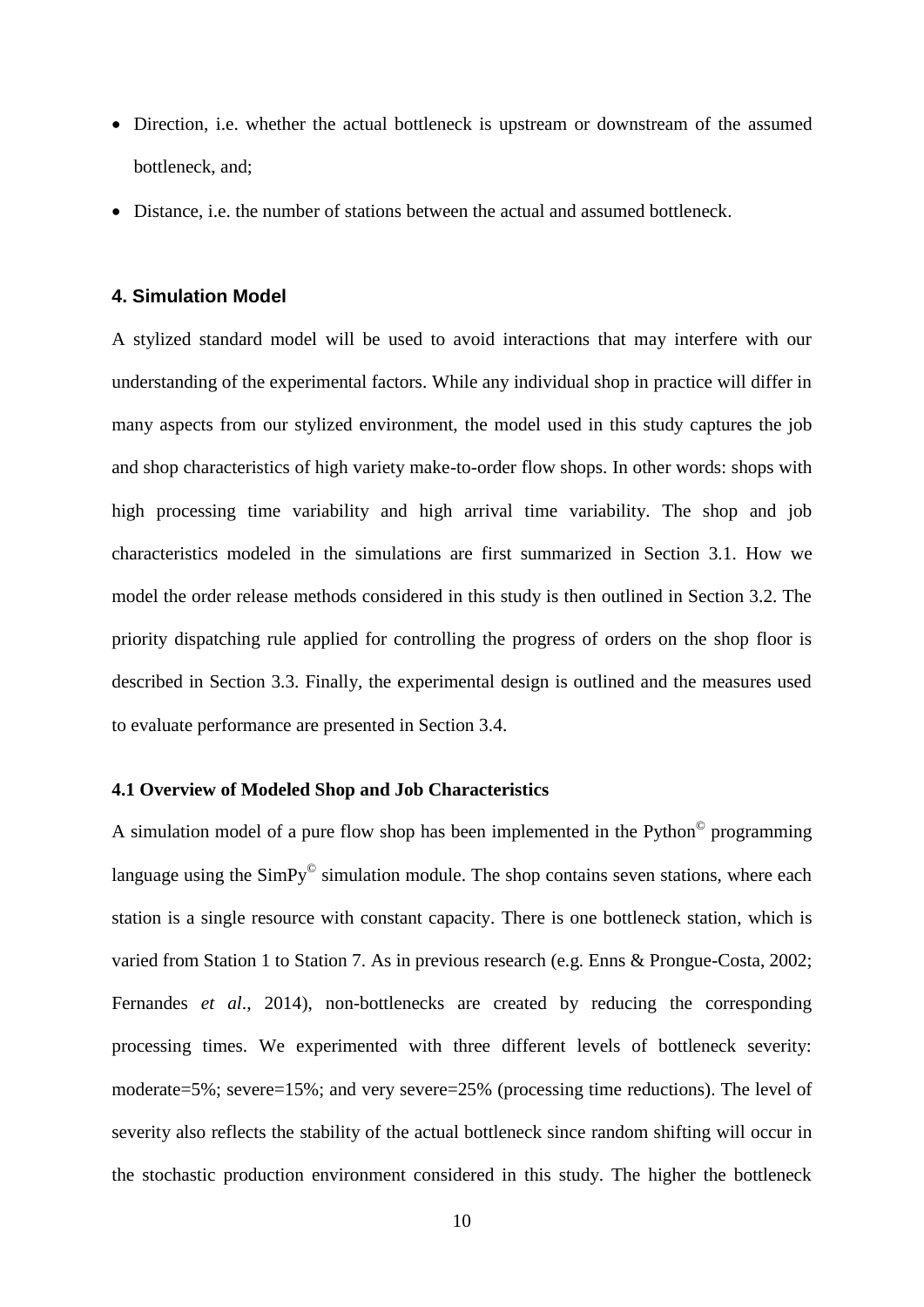severity, the less random shifting will occur. An equal adjustment was applied to all nonbottlenecks since the position of protective capacity, i.e. the extra capacity at non-bottleneck resources, is argued to have no effect on flow times (see Craighead *et al*., 2001). Operation processing times – before adjustment – follow a truncated 2-Erlang distribution with a mean of 1 time unit after truncation and a maximum of 4 time units. The inter-arrival time of jobs follows an exponential distribution with a mean of 1.111 time units, which deliberately results in a utilization level of 90% at the bottleneck. The average utilization level at nonbottlenecks depends on the degree of bottleneck severity in a given experiment.

Due dates are set exogenously by adding a random allowance factor, uniformly distributed between 28 and 36 time units, to the job entry time. The minimum value will be sufficient to cover a minimum shop floor throughput time corresponding to the maximum processing time (3.8 time units for non-bottleneck operations and 4 time units for the bottleneck operation, which totals 26.8 time units across the seven stations) plus an allowance for the waiting or queuing times. The simulated shop and job characteristics are summarized in Table 1.

# [Take in Table 1]

# **4.2 Order Release**

As in previous simulation studies on DBR (e.g. Lambrecht & Segaert, 1990; Duclos & Spencer, 1995; Chakravorty & Atwater, 2005) and Workload Control (e.g. Glassey & Resende, 1988; Enns & Prongue-Costa, 2002; Fredendall *et al*., 2010; Thürer *et al*. 2017b), it is assumed that all jobs are accepted, materials are available, and all necessary information regarding shop floor routings, processing times, etc. is known. Jobs flow into a pre-shop pool to await release according to two alternative release methods – DBR from the Theory of Constraints and SA (i.e. Starvation Avoidance) from the Workload Control literature.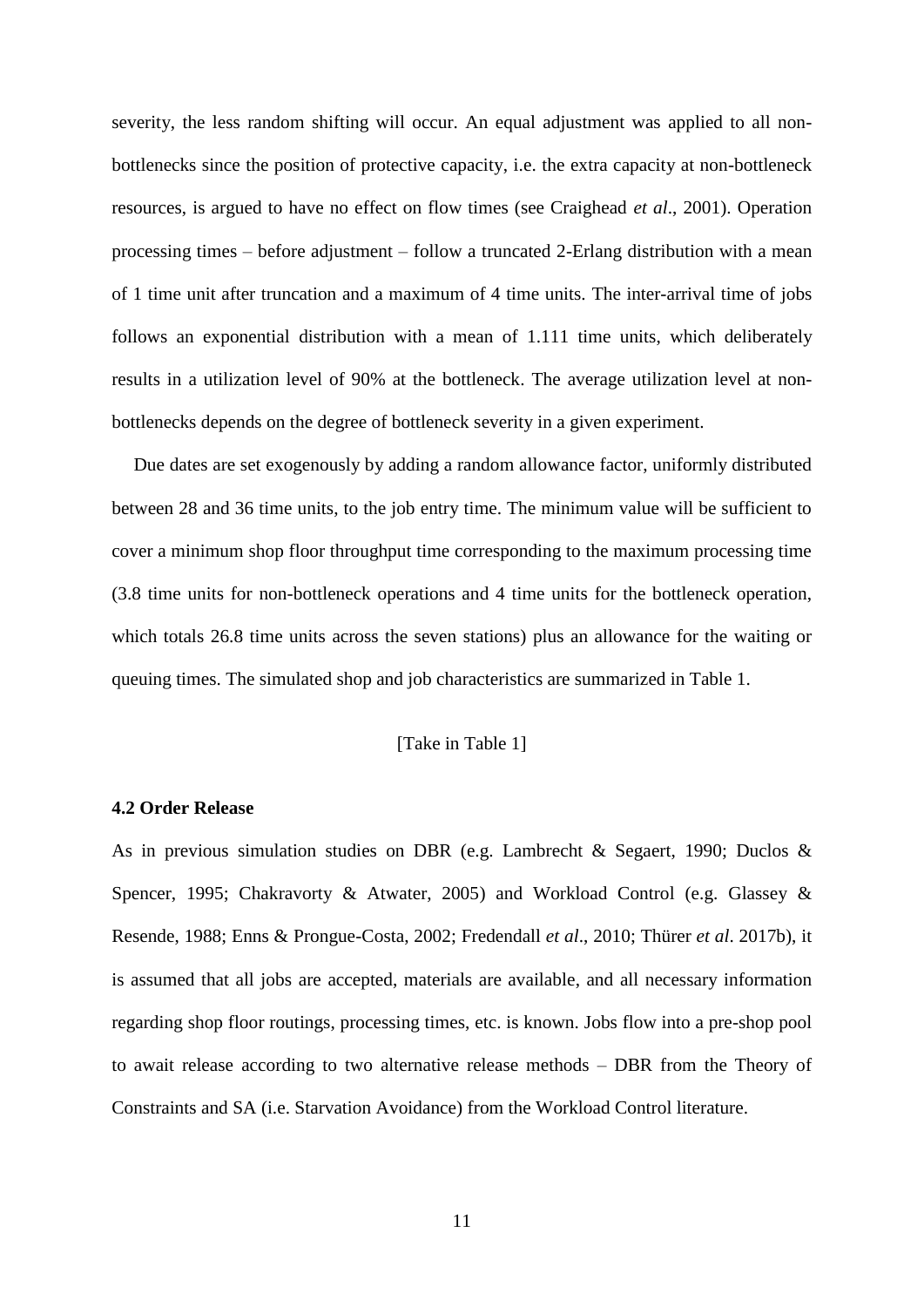- *DBR* controls the number of jobs released but not yet completed at the (assumed) bottleneck. Whenever a new job arrives at the shop or an operation is completed at the bottleneck, jobs are released until a pre-established buffer limit is reached.
- *Starvation Avoidance (SA)* controls the workload released but not yet completed at the (assumed) bottleneck.

The station that is assumed to be the bottleneck by the order release method is Station 4, which is the center station, i.e. in the middle of the flow shop. The actual bottleneck is varied from Station 1 to Station 7. Ten buffer limits are applied from 11 to 20 jobs for DBR and from 11 to 20 time units for SA. As a baseline measure, experiments where jobs are released immediately upon arrival at the shop are also included. Finally, jobs are considered for release according to their due date.

#### **4.3 Shop Floor Dispatching**

The prioritization of jobs on the shop floor is based on the Modified Planned Start Time (MPST) rule, a variant of the Modified Operation Due Date (MODD) rule (e.g. Baker & Kanet, 1983). The MPST rule prioritizes jobs according to the lowest priority number, which is given by the maximum of the earliest planned finish time and earliest possible finish time, i.e. *max*  $(PST_{ij} + p_{ij}, t + p_{ij})$  for an operation with processing time  $p_{ij}$ , where *t* refers to the time when the dispatching decision is made. The MPST rule shifts between a focus on planned start times (PSTs), to complete jobs on time, and a focus on speeding up jobs – through SPT (Shortest Processing Time) effects – during periods of high load, i.e. when multiple jobs exceed their PST (Land *et al*., 2015). The planned start time of an operation is determined by successively subtracting a constant allowance for the operation throughput time for each station in the routing of a job from the job's due date. This is similar to the scheduling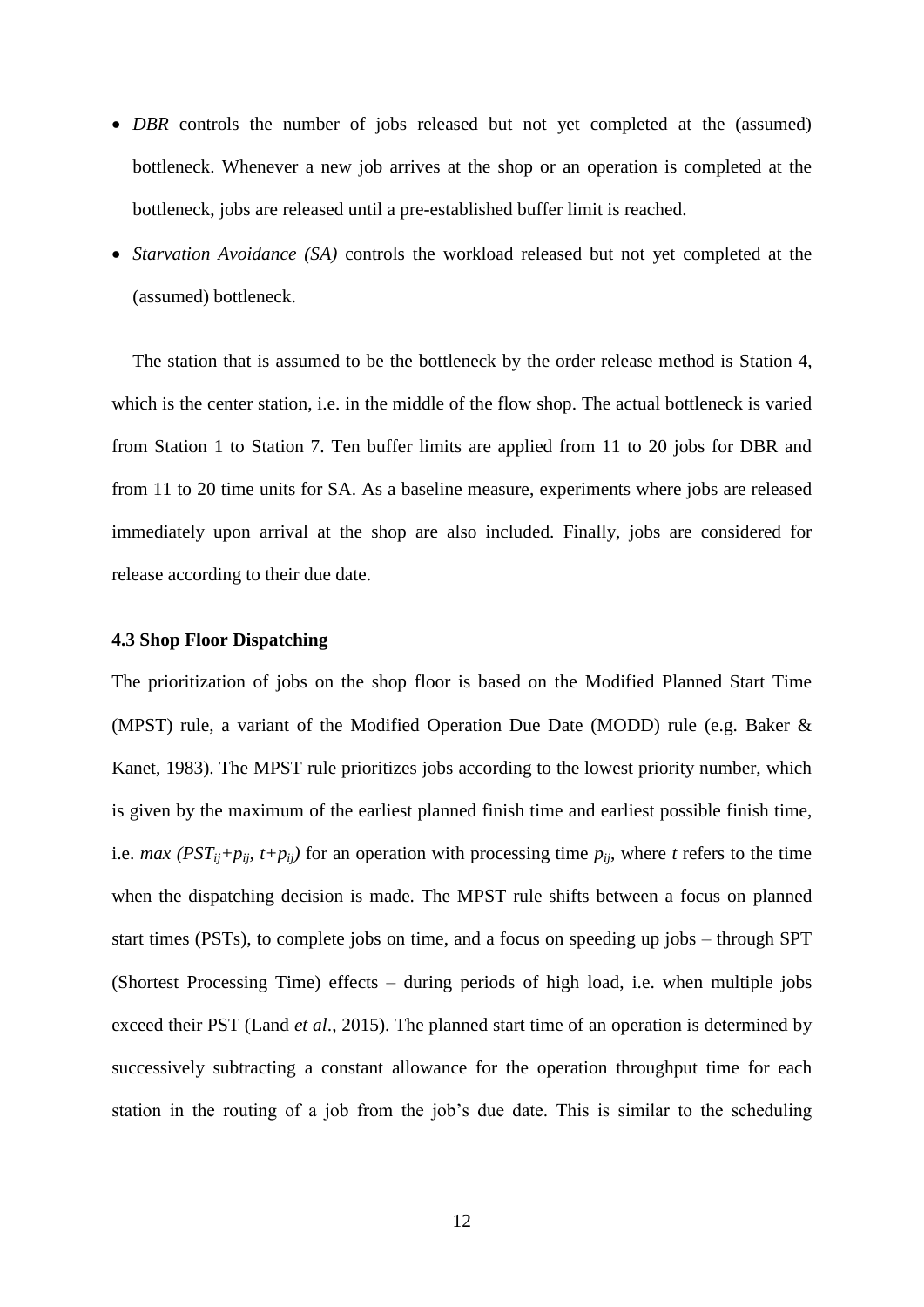mechanism incorporated in DBR (see, e.g. Chakravorty & Atwater, 2005). The allowance for the operation throughput time is based on preliminary simulation experiments.

# **4.4 Experimental Design and Performance Measures**

The experimental factors are: (i) the seven different positions of the actual bottleneck; (ii) the three different levels of bottleneck severity (moderate, severe and very severe); (iii) the two different release methods (DBR and SA); and (iv) the ten different buffer limit levels for our release methods (from 11 to 20 jobs or time units). A full factorial design was used with 420 cells (7\*3\*2\*10), where each cell was replicated 100 times. Results were collected over 10,000 time units following a warm-up period of 3,000 time units. These parameters allowed us to obtain stable results while keeping the simulation run time to a reasonable level.

The principal performance measures considered in this study are as follows: the *lead time* – the mean of the completion date minus the pool entry date across jobs; the *percentage tardy* – the percentage of jobs completed after the due date; and, the *mean tardiness*  $T_j = \max(0, L_j)$ , with  $L_j$  being the lateness of job *j* (i.e. the actual delivery date minus the due date of job *j*). In addition to these three main performance measures, we also measure the *shop floor throughput time* as an instrumental performance variable. While the lead time includes the time that an order waits before release, the shop floor throughput time only measures the time after release to the shop floor.

#### **5. Results**

Statistical analysis has been conducted by applying ANOVA. ANOVA is here based on a block design with the buffer limit level as the blocking factor, i.e. the different levels of the DBR and SA limits (from 11 to 20) are treated as different systems. A block design allowed the main effect of the buffer limit and both the main and interaction effects of the release method, bottleneck position, and bottleneck severity to be captured. As can be observed from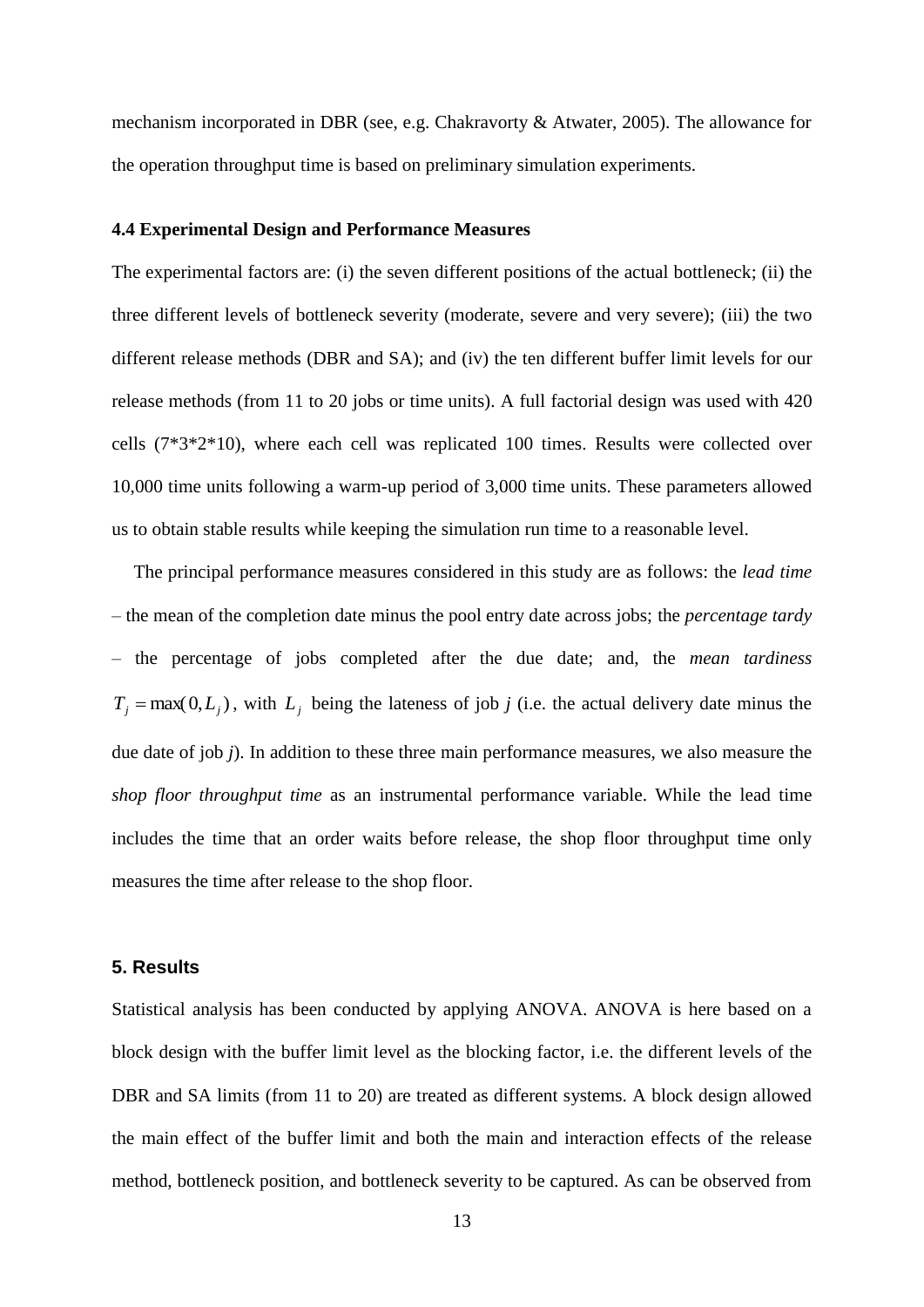Table 2, all main effects, two-way interactions, and three-way interactions were shown to be statistically significant at  $\alpha$ =0.05.

#### [Take in Table 2]

The Scheffé multiple-comparison procedure was used to further prove the significance of the differences between the outcomes of our two release methods. Test results, as given in Table 3, suggest that SA outperforms DBR in terms of percentage tardy but that SA is outperformed by DBR in terms of all other performance measures considered in this study. Detailed performance results are presented next in Section 5.1 before a discussion of results is given in Section 5.2.

### [Take in Table 3]

## **5.1. Performance Assessment**

In this study, we use operating characteristic curves (Olhager & Persson, 2008) to assess the impact of the bottleneck position. Rather than comparing one specific parameter setting, parameters are varied and the results presented in the form of performance curves. The relative positioning of the different curves (where each curve represents one position of the bottleneck assumed by the order release method) then allows the performance impact to be assessed. In our study, the main parameter determining release method performance is the buffer limit. This parameter is therefore used to create our performance curves. One performance curve for each assumed bottleneck position (from Station 1 to 7) is created and presented in Figure 2 and Figure 3 for DBR and SA, respectively.

[Take in Figure 2 & Figure 3]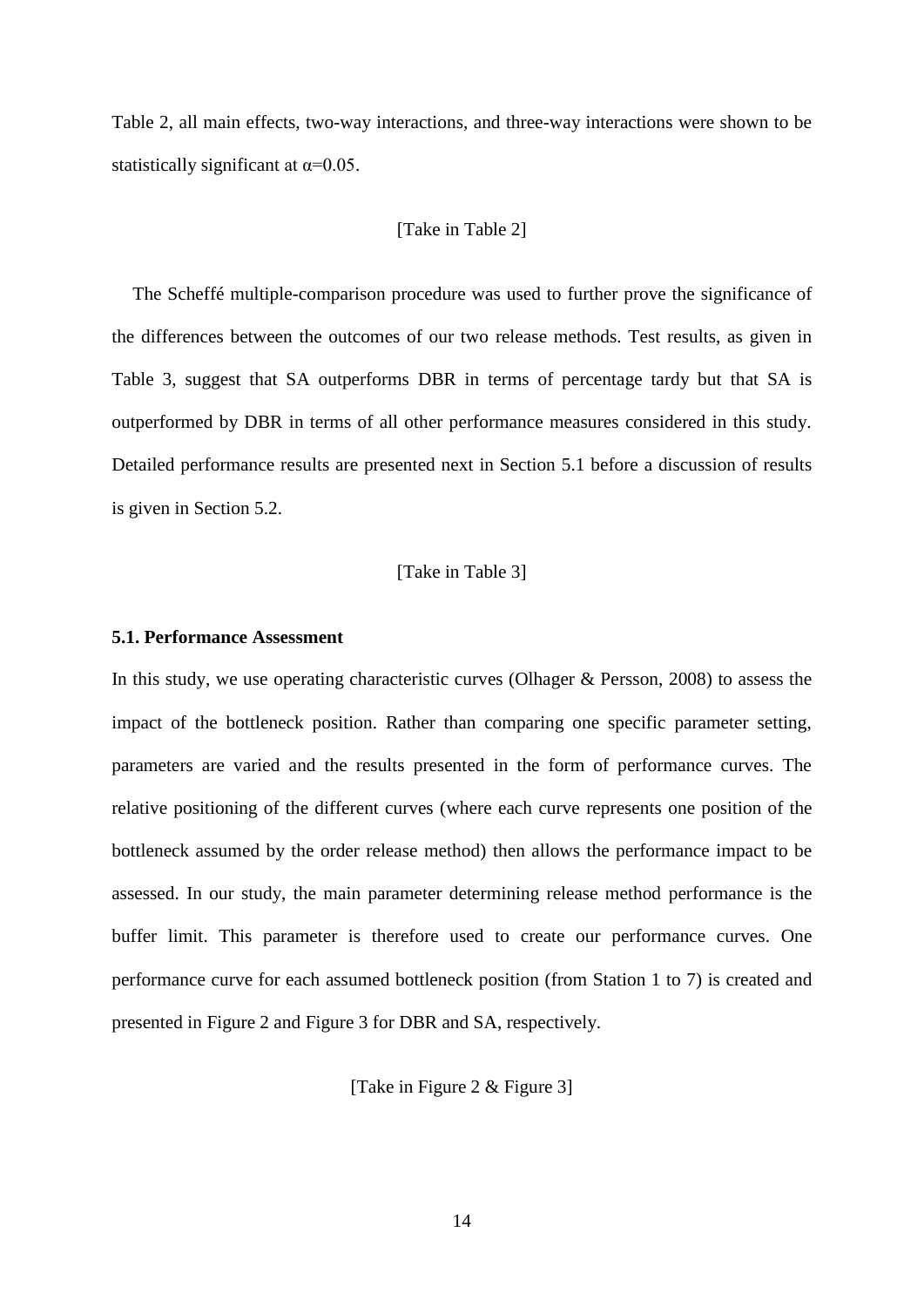The left-hand starting point of the curves represents the lowest buffer limit. The limit level increases step-wise by moving from left to right, with each data point representing one limit level. Increasing the limit increases the level of work-in-process and, as a result, increases the shop floor throughput time. The results for IMMediate release (IMM), where jobs are released immediately to the shop floor upon arrival and no order release control is applied, are located on the right–hand side since this leads to the highest level of work-in-process on the shop floor.

As somewhat expected, a more severe bottleneck leads to better performance since the total amount of work that has to be processed on the shop floor decreases. Meanwhile, a more severe bottleneck also results in a more pronounced effect when the order release method incorrectly assumes the bottleneck since the effect of random shifting diminishes. This can be observed by moving from Figure 2a to Figure 2c and from Figure 3a to Figure 3c. In terms of direction (i.e. whether the actual bottleneck is upstream or downstream of the assumed bottleneck) and distance (i.e. the number of stations between the actual and the assumed bottleneck) the following can be observed from the results in Figure 2 and Figure 3:

• *Direction*: In general, we observe a stronger throughput time reduction when the actual bottleneck is upstream (i.e. at Station 1, Station 2, or Station 3) of the assumed bottleneck (Station 4), compared to when the actual bottleneck is downstream of the assumed bottleneck (i.e. at Station 5, Station 6, or Station 7). If the assumed bottleneck is downstream then the actual bottleneck is contained in the control loop and stronger control can be exercised. In fact, for DBR (Figure 2), the performance difference between controlling the actual bottleneck (i.e. when the bottleneck is Station 4 and therefore the assumed and actual bottleneck are the same) and controlling an assumed bottleneck where the actual bottleneck is upstream (i.e. at Station 1, Station 2, or Station 3) appears to be negligible. Meanwhile, for SA (Figure 3), controlling the actual bottleneck significantly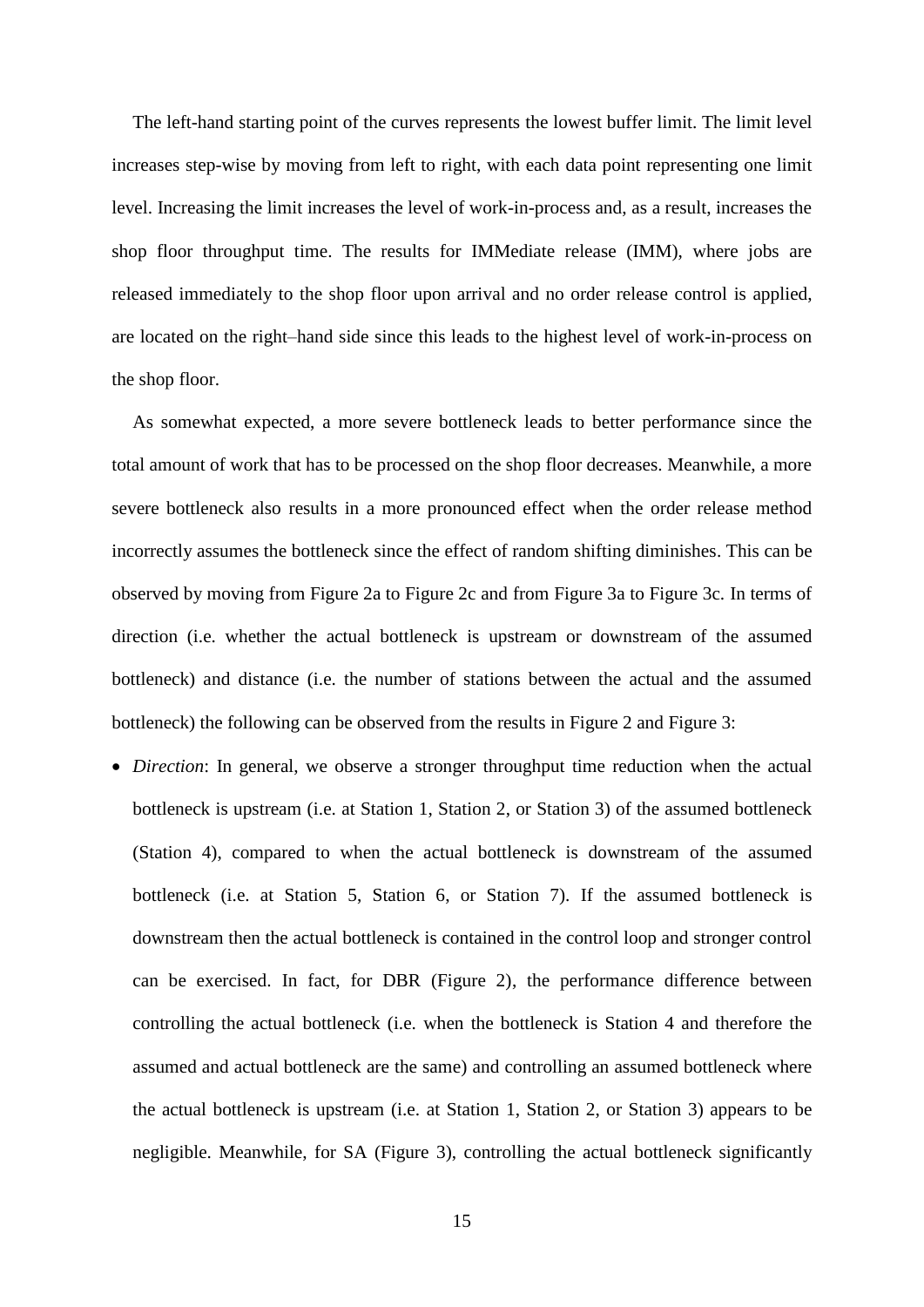outperforms all other scenarios. This is because, in contrast to DBR (which controls jobs), SA controls the workload in hours at the station that is identified as the bottleneck.

 *Distance*: If we only compare the performance curves for stations upstream of the actual bottleneck (Station 4) then the distance between the assumed and actual bottleneck has no clear impact. Performance is however marginally better when distance is at its largest, i.e. when the bottleneck is Station 1. At first, this may appear counter-intuitive, but this is likely to be because Station 1 is the gateway station in our pure flow shop (see also the results in Fry *et al*., 1987). Meanwhile, if we compare the performance curves for stations downstream of the actual bottleneck then we observe that the further downstream the assumed bottleneck is compared to the actual bottleneck, the worse the mean tardiness performance. This means that here distance does appear to have some impact on performance.

#### **5.2 Discussion of Results – The Performance Impact of Bottleneck Shiftiness**

Most prior research on bottleneck shiftiness has focused on exploring how protective capacity can be used to reduce shifts in bottleneck position. Research has demonstrated that an increase in protective capacity (i.e. capacity at non-bottleneck stations) reduces bottleneck shiftiness and that a higher level of protective capacity leads to shorter flow times (e.g. Lawrence & Buss, 1994; Craighead *et al*., 2001). Craighead *et al*. (2001) further argued that the flow time is not impacted by the position of protective capacity. Our findings confirm and extend these results. Craighead *et al*. (2001) controlled the number of jobs in the system. This approach is equivalent to a DBR system (as used in our study) in which the final station is assumed to be the bottleneck. Our results in Figure 2 demonstrate that the impact of the bottleneck shifting to a station that is upstream of the assumed bottleneck is negligible. Thus we extend the findings in Craighead *et al*. (2001) by arguing that not only does the position of protective capacity have no impact on mean flow times but that the position of the bottleneck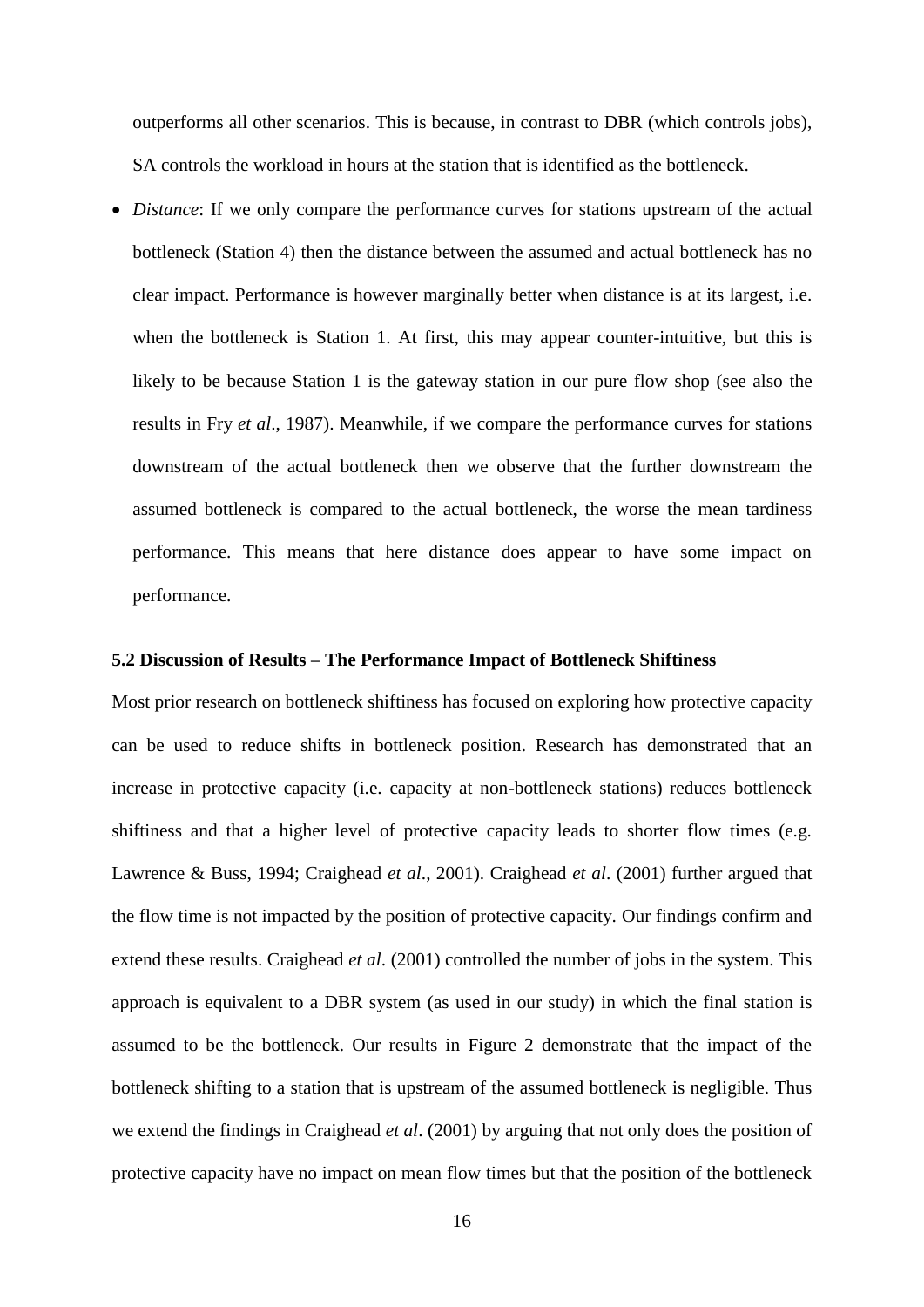itself has no or minimal impact. This partially questions the importance of shifting bottlenecks. While it appears to be implicitly assumed in the literature that bottleneck shiftiness has a negative effect on performance, our results argue that the impact on a DBR system is in fact negligible if the shift is to a station upstream of the controlled station; only if the shift is to a station downstream of the controlled station, then bottleneck shiftiness has a direct detrimental impact on performance.

This raises the following question – why not simply control the workload of the whole system by assuming that the last station is the bottleneck regardless of the actual bottleneck position? In this way, the actual bottleneck would always be contained within the control loop and upstream of the assumed bottleneck. This is equivalent to Constant Work-in-Process (ConWIP; e.g. Spearman *et al*., 1990; Hopp & Spearman, 2001), which releases a new job whenever the number of jobs in the whole system falls below a predetermined limit. It guarantees that the system's actual bottleneck is always contained within the domain of control (Gilland, 2002). Yet, a drawback of ConWIP is that the number of stations contained in a loop should not be too large and the routing of jobs should not differ if the workload and throughput time are to be controlled (Hopp  $\&$  Spearman, 2001). The larger the number of stations contained in a ConWIP loop the less the control of the work-in-process in the system (Thürer *et al*., 2016). Therefore, it may not be advisable to control the whole shop, especially in high-variety contexts. Our study suggests that the design of the DBR/ConWIP loop, e.g. the number of stations incorporated within the loop, should be based on the likelihood of the bottleneck shifting to a station not contained in the loop. This likelihood (and thus the risk of not controlling the bottleneck) has to be traded off against the consequences of the loop containing too many stations. A simple method for calculating the likelihood that a station becomes the bottleneck has been presented by Lawrence & Buss (1994) and Roser *et al*. (2002). Meanwhile, Roser *et al*. (2003) outlined a shifting bottleneck detection method and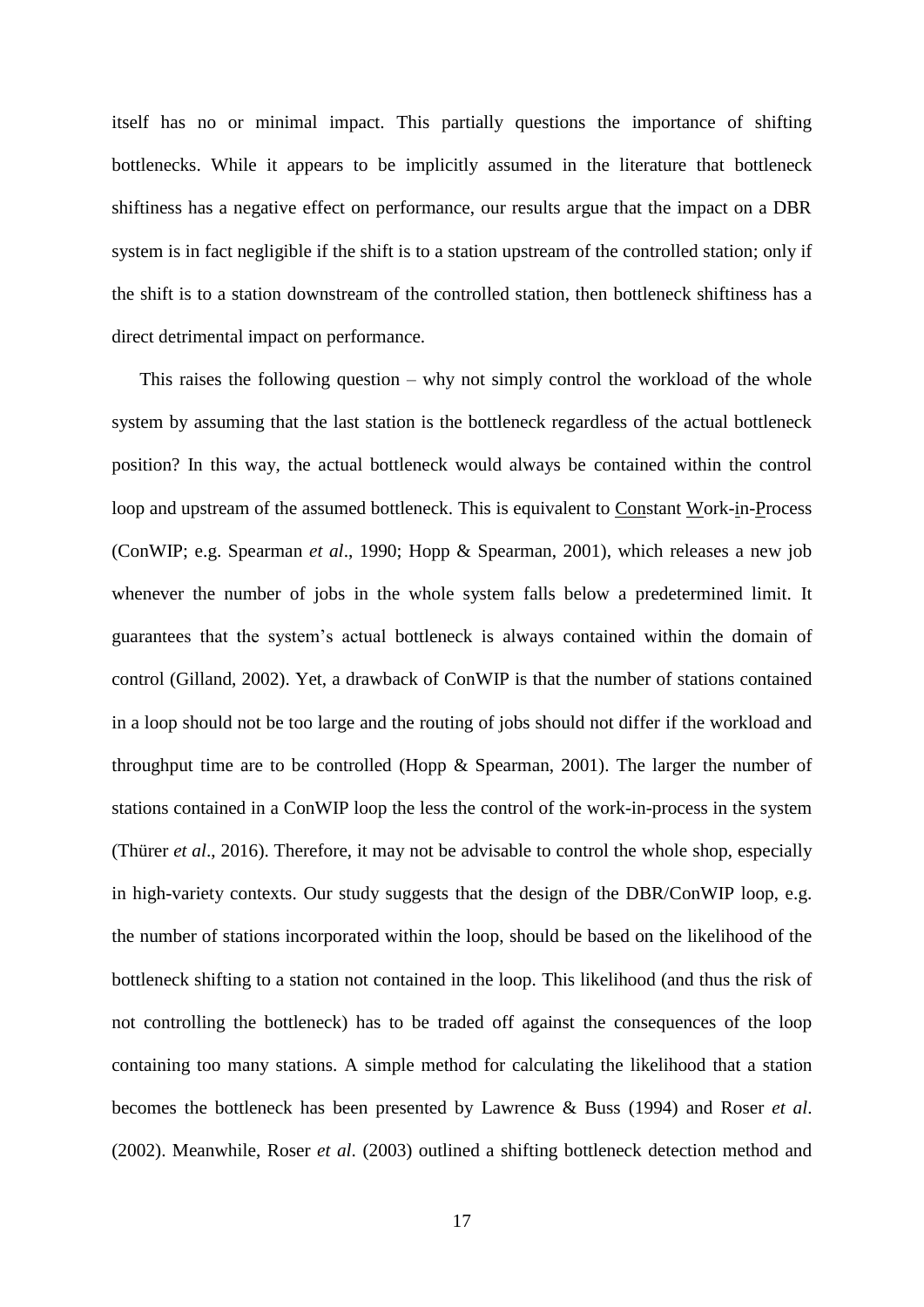Roser *et al.* (2014) presented a method for visualizing bottleneck shiftiness – the so-called bottleneck walk.

# **6. Conclusions**

Bottleneck shiftiness is an important managerial problem that has received significant research attention. The focus of the extant literature has however mostly been on assessing the impact of protective capacity on bottleneck shiftiness rather than on the actual performance impact of bottleneck shiftiness. We argue that there are at least two interrelated effects that may impact shop performance: (i) the direct effect of the change in bottleneck position; and, (ii) the indirect effect of the order release method incorrectly identifying the bottleneck. The latter effect is particularly acute in the context of bottleneck-oriented release methods. These methods control the input of work to the system based on feedback provided from the assumed bottleneck station. In this study, we therefore asked: What is the performance impact on bottleneck-oriented release methods of making an incorrect assumption about the identity of the bottleneck resource?

Using controlled simulation experiments we have demonstrated that the direction of the shift (i.e. whether the actual bottleneck is upstream or downstream of the assumed bottleneck) influences order release performance. If the bottleneck is upstream of the controlled station then the bottleneck is always contained in the control loop and stronger control can be exercised. In fact, if DBR is used the performance differences become negligible as long as the bottleneck is upstream. Meanwhile, the distance (i.e. the number of station between the actual and the assumed bottleneck) does only influence performance if the actual bottleneck shifts to a downstream station.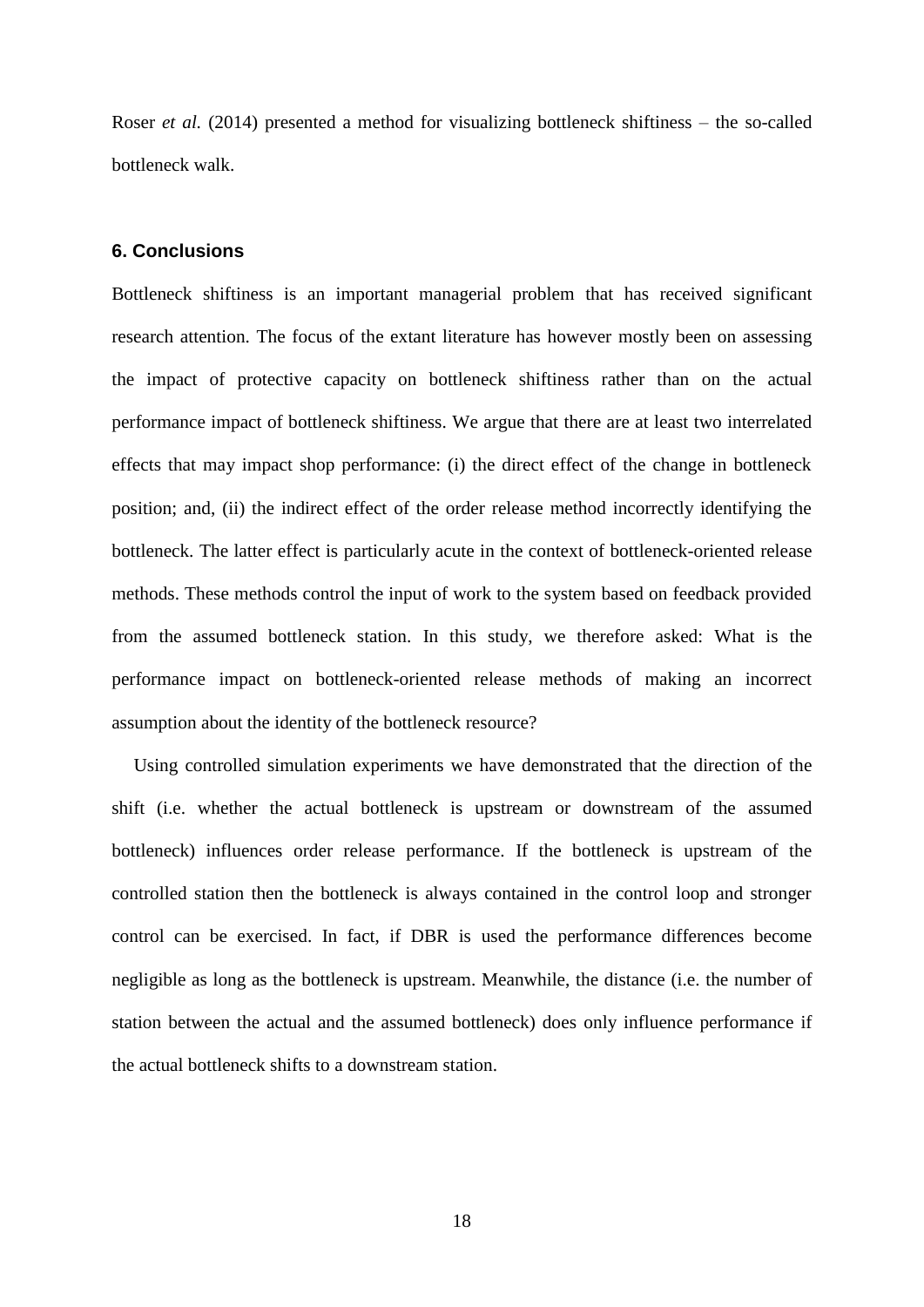#### **6.1 Managerial Implications**

The performance outcomes obtained under DBR are hardly affected by a shift in the bottleneck to an upstream station (as seen from the controlled stations). Our results also show that DBR outperforms SA (except in terms of percentage tardy). It is therefore the release method recommended for flow shop environments with shifting bottlenecks in practice. Another important managerial implication that emerges from our results is that management should not 'over-react' to shifts in the bottleneck. If the bottleneck shifts to an upstream station then shifting the feedback loop of the control system may not be necessary. It may even be advisable to orientate control around a station that is downstream of the typical bottleneck rather than around the bottleneck itself. This reduces the risk of a bottleneck shifting 'out of control'. But similar to ConWIP systems, this needs to be carefully considered so as not to incorporate too many stations within the control loop. The more stations that are contained in the control loop, the less control can be exercised. So a trade-off has to be made between the risk of losing control of the bottleneck and the negative performance impact of having too many stations in the control loop. The risk of losing control of the bottleneck can be minimized via the appropriate use of protective capacity; in other words, management can seek to ensure that stations downstream of the controlled station (i.e. assumed bottleneck) have enough protective capacity.

#### **6.2 Limitations and Future Research**

A major limitation of our study is the reduced environmental setting. We only considered a simple flow shop and neglected factors such as processing time variability, machine break downs, and scrap rates. Our focus on the pure flow shop is justified by the need to clearly identify the direction and distance of a shift in the bottleneck. Meanwhile, the neglect of other environmental factors is due to the need to keep the study to a reasonable level. Future research is however required to assess the impact of these environmental factors on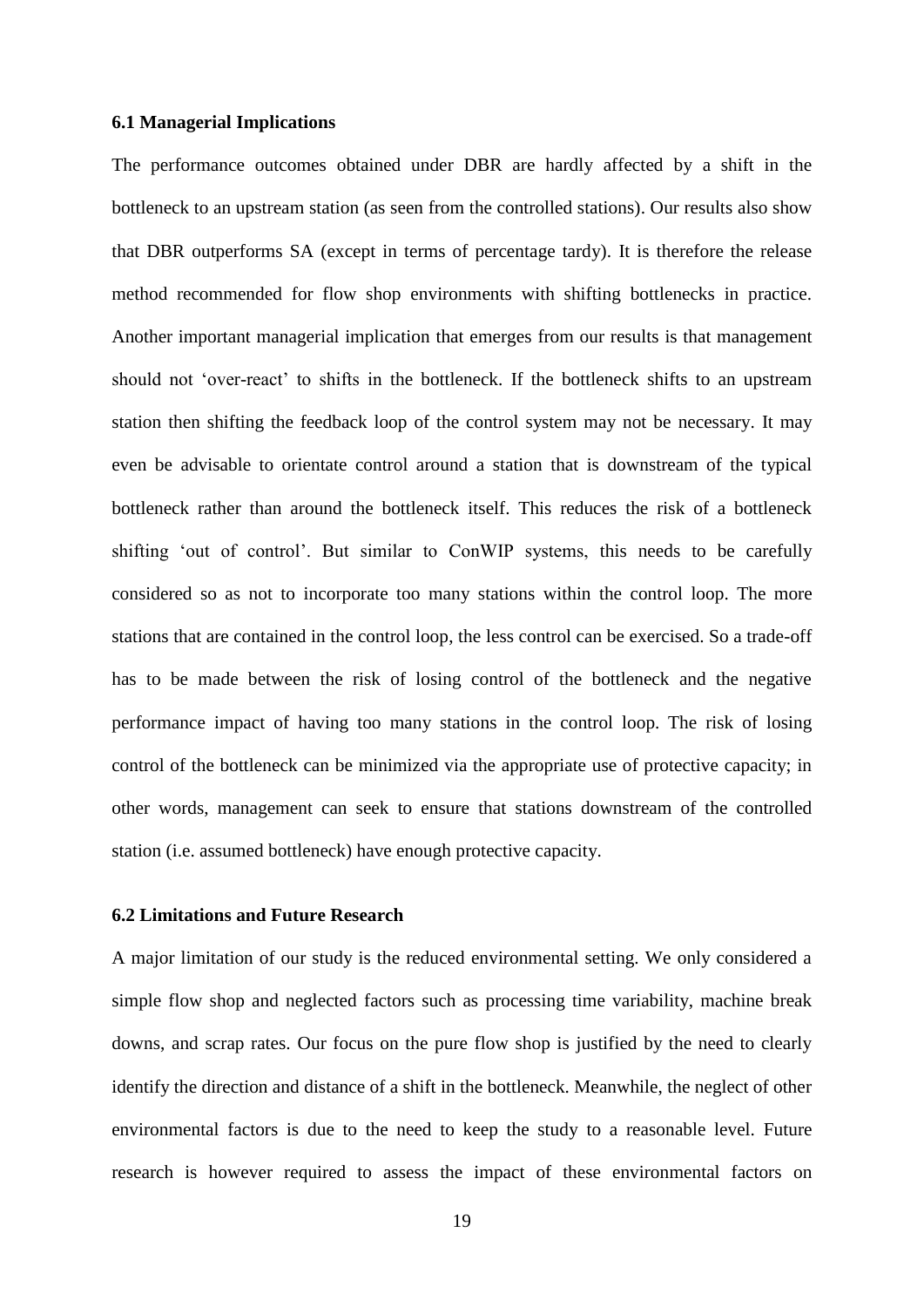performance. Including an extensive set of environmental factors may also shed more light on the relationship between ConWIP and DBR. While previous research has argued that DBR is a better choice than ConWIP, in certain contexts the performance differences between ConWIP and DBR are likely to be negligible. Identifying these contexts and the contingency factors upon which the application of ConWIP *vs.* DBR is dependent is a major future research direction that emerges from the results of our study.

#### **References**

- Ashcroft, S.H., 1989, Applying the principles of optimized production technology in a small manufacturing company, *Engineering Costs and Production Economics*, 17, 79-88.
- Baker, K.R., and Kanet, J.J., 1983, Job shop scheduling with modified operation due-dates, *Journal of Operations Management*, 4, 1, 11-22.
- Bechte, W., 1994, Load-oriented manufacturing control just-in-time production for job shops, *Production Planning & Control*, 5, 3, 292 – 307.
- Betterton, C.E., and Silver, S.J., 2012, Detecting bottlenecks in serial production lines a focus on interdeparture time variance, *International Journal of Production Research*, 50, 15, 4158-4174.
- Chakravorty, S.S., and Atwater, J.B., 1996, A comparative study of line design approaches for serial production systems, *International Journal of Operations & Production Management*, 16, 6, 91-108.
- Chakravorty, S.S., 2001, An evaluation of the DBR control mechanism in a job shop environment, *OMEGA*, 29, 335–342
- Chakravorty, S.S., and Atwater, J.B., 2005, The impact of free goods on the performance of drumbuffer-rope scheduling systems, *International Journal of Production Economics*, 95, 347-357.
- Craighead, C.W., Patterson, J.W., and Fredendall, LD., 2001, Protective capacity positioning: impact on manufacturing cell performance, *European Journal of Operational Research*, 134, 425-438.
- Duclos, L.K., and Spencer, M.S., 1995, The impact of a constraint buffer in a flow shop, *International Journal of Production Economics*, 42, 175-185.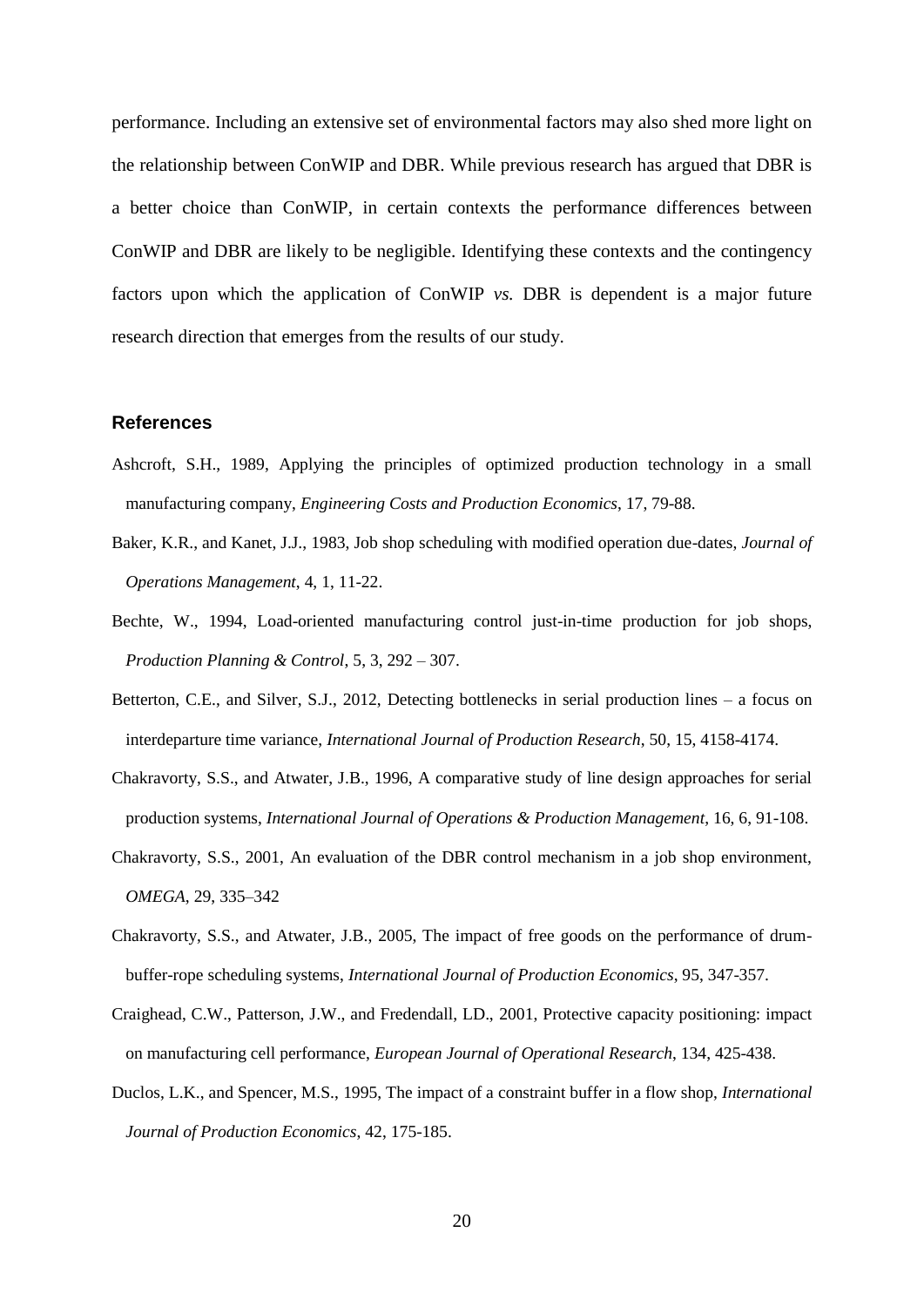- Enns, S.T., and Prongue Costa, M., 2002, The effectiveness of input control based on aggregate versus bottleneck workloads, *Production Planning & Control*, 13, 7, 614 - 624.
- Fernandes, N.O., Land, M.J., and Carmo-Silva, S., 2014, Workload control in unbalanced job shops, *International Journal of Production Research*, 52, 3, 679-690.
- Fredendall, L.D., Ojha, D., and Patterson, J.W., 2010, Concerning the theory of workload control, *European Journal of Operational Research*, 201, 1, 99 – 111.
- Fry, T.D., Philipoom, P.R., Leong, G.K., and Smith, A.E., 1987, An Investigation of Bottleneck Position in a Multi-Stage Job Shop, *International Journal of Operations & Production Management*, 7, 6, 55–63.
- Gilland, W.G., 2002, A simulation study comparing performance of CONWIP and bottleneck-based release rules, *Production Planning & Control*, 13, 2, 211 – 219.
- Glassey, C.R., and Resende, M.G., 1988, Closed-loop job release control for VLSI circuit manufacturing, *IEEE Transactions on Semiconductor Manufacturing*, 1, 36 – 46.
- Goldratt, E.M. and Cox, J., 1984, *The Goal: Excellence in Manufacturing*, North River Press: New York.
- Golmohammadi, D., 2015, A study of scheduling under the theory of constraints, *International Journal of Production Economics*, 165, 38-50.
- Hendry, L.C., Huang, Y., and Stevenson, M., 2013, Workload control: Successful implementation taking a contingency-based view of production planning & control, *International Journal of Operations & Production Management*, 33, 1, 69-103.
- Hopp, W.J. and Spearman M.L., *Factory Physics: Foundations of Manufacturing Management*, Irwin/McGraw-Hill, 2001.
- Kadipasaoglu, S.N., Xiang, W., Hurley, S.F., and Khumawala, B.M., 2000, A study on the effect of the extent and location of protective capacity in flow systems*, International Journal of Production Economics*, 63, 217-228.
- Lambrecht, M.R., and Segaert, A., 1990, Buffer stock allocation in serial and assembly type of production lines, *International Journal of Operations & Production Management*, 10, 2, 47–61.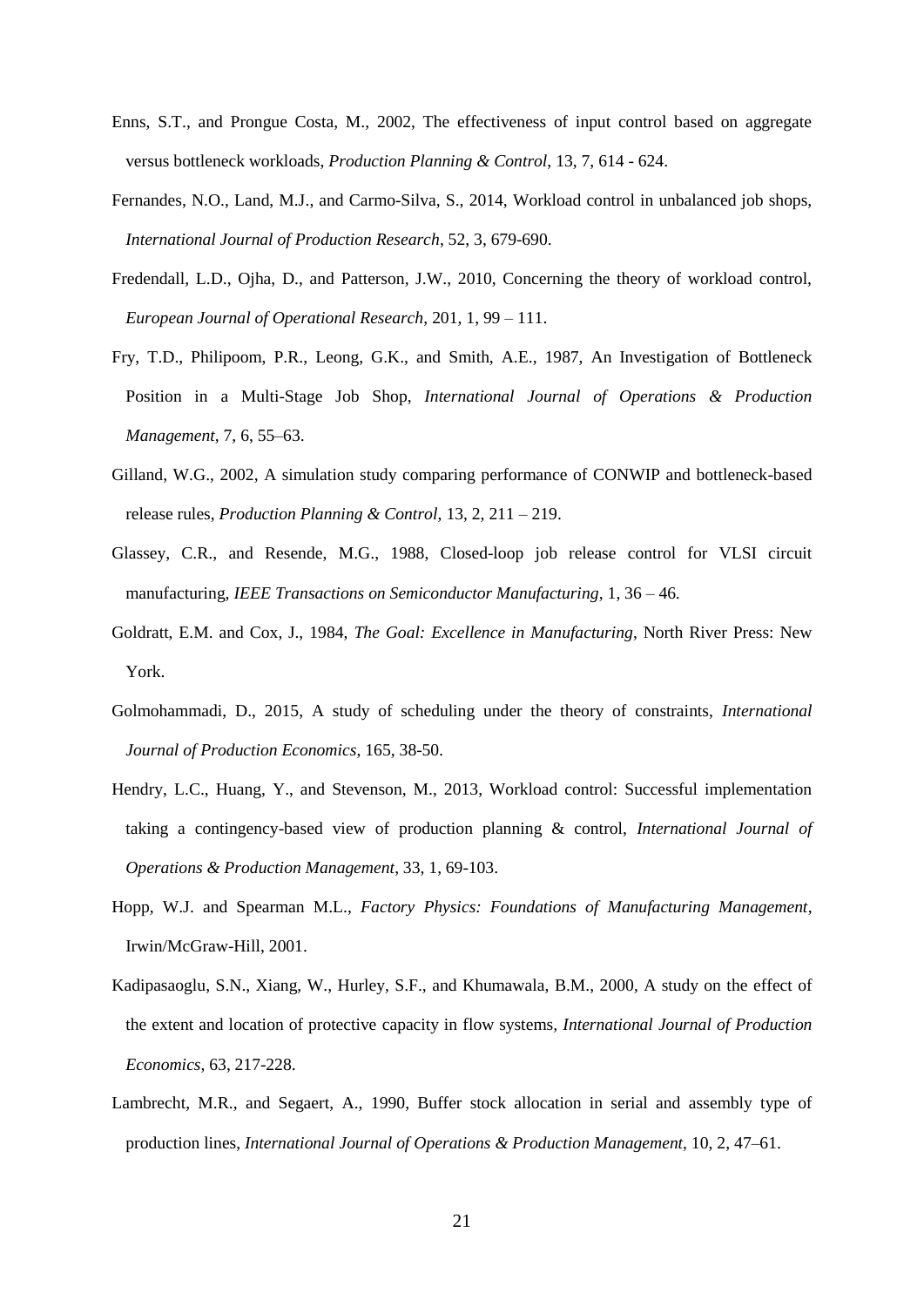- Land, M.J., and Gaalman, G.J.C., 1998, The performance of workload control concepts in job shops: Improving the release method, *International Journal of Production Economics*, 56-57, 347-364.
- Land, M.J., Stevenson, M., Thürer, M., and Gaalman, G.J.C., 2015; Job Shop Control: In Search of the Key to Delivery Improvements, *International Journal of Production Economics*, 168, 257-266.
- Lawrence, S.R. and Buss, A.H., 1994, Shifting production bottlenecks: causes, cures, and conundrums, *Production & Operations Management*, 3, 21 – 37.
- Lingayat, S., Mittenthal, J., and O'Keefe, R., 1995, An order release mechanism for a flexible flow system, *International Journal of Production Research*, 33, 5, 1241–1256.
- Mabin, V.J. and Balderstone, S.J., 2003, The performance of the theory of constraints methodology: analysis and discussion of successful TOC applications, *International Journal of Operations & Production Management*, 23, 568-595.
- Olhager J., and Persson F., 2008, Using Simulation-Generated Operating Characteristics Curves for Manufacturing Improvement, In: Koch T. (eds) *Lean Business Systems and Beyond. IFIP – The International Federation for Information Processing*, 257, Springer, Boston, MA
- Patterson, J.W., Fredendall, L.D., and Craighead, C.W., 2002, The impact of non-bottleneck variation in a manufacturing cell, *Production Planning & Control*, 13, 1, 76 – 85.
- Plossl, G.W., and Wight, O.W., 1971, Capacity planning and control, *Working paper presented at the APICS International Conference in St.Louis, Missouri*.
- Radovilsky, Z.D., 1998, A quantitative approach to estimate the size of the time buffer in the theory of constraints, *International Journal Production Economics*, 55, 113-119.
- Rahman, S., 1998, Theory of constraints: a review of the philosophy and its applications, *International Journal of Operations & Production Management*, 18, 336-355.
- Roser, C., Nakano, M., and Tanaka, M., 2002, Shifting bottleneck detection, *Proceedings of the 2002 Winter Simulation Conference*, 1079-1086.
- Roser, C., Nakano, M., and Tanaka, M., 2003, Comparison of bottleneck detection methods for AGV systems, *Proceedings of the 2003 Winter Simulation Conference*, 1192-1198.
- Roser, C., Lorentzen, K., and Deuse, J., 2014, Reliable Shop Floor Bottleneck Detection for Flow Lines through Process and Inventory Observations, *Procedia CIRP*, 19, 63-68.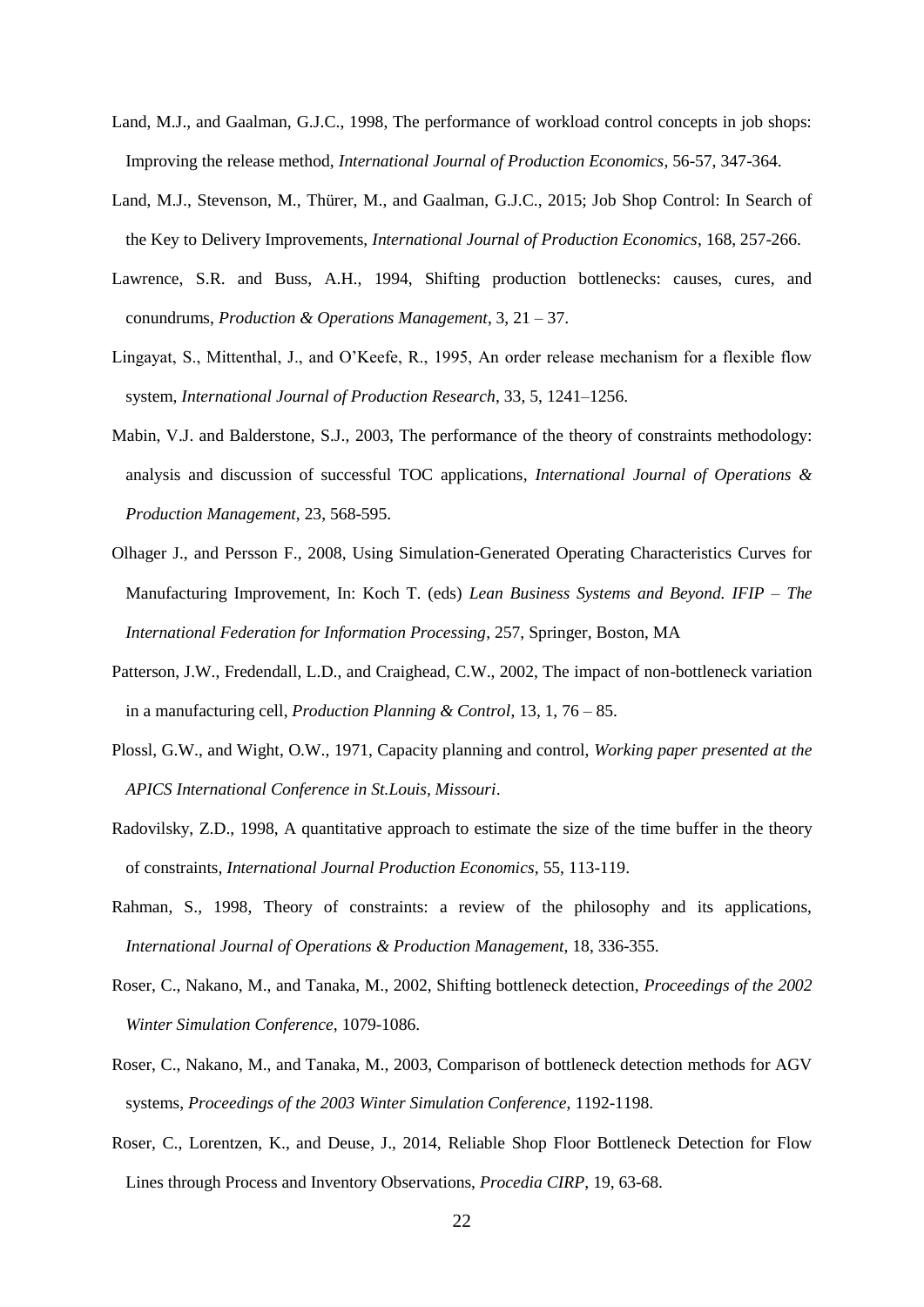- Schragenheim, E. and Ronen, B., 1990, Drum-buffer-rope shop floor control, *Production & Inventory Management Journal*, 31, 18-22.
- Silva, C., Stevenson, M., and Thürer, M., 2015, A Case Study of the Successful Implementation of Workload Control: A Practitioner-led Approach, *Journal of Manufacturing Technology Management*, 26, 2, 280-296.
- Simons, J.V. and Simpson, III, W.P., 1997, An exposition of multiple constraint scheduling as implemented in the goal system (formerly disaster), *Production & Operations Management*, 6, 3- 22.
- Spearman, M.L., Woodruff, D.L., and Hopp, W.J., 1990, CONWIP: a pull alternative to kanban, *International Journal of Production Research*, 28, 5, 879-894.
- Stevenson, M., Huang, Y., Hendry L.C., and Soepenberg, E., 2011, The theory & practice of workload control: A research agenda & implementation strategy, *International Journal of Production Economics*, 131, 2, 689 – 700.
- Thürer, M., Stevenson, M., and Silva, C., 2011, Three Decades of Workload Control Research: A Systematic Review of the Literature, *International Journal of Production Research*, 49, 23, 6905- 6935.
- Thürer, M., Stevenson, M., Silva, C., Land, M.J., and Fredendall, L.D., 2012, Workload control (WLC) and order release: A lean solution for make-to-order companies, *Production & Operations Management,* 21, 5, 939-953.
- Thürer, M., Stevenson, M., Silva, C., Land, M.J., Fredendall, L.D., and Melnyk, S.A., 2014, Lean control for make-to-order companies: Integrating customer enquiry management and order release, *Production & Operations Management*, 23, 3, 463-476.
- Thürer, M., Stevenson, M., and Protzman, C.W., 2016, *Card-based Control Systems for a Lean Work Design: The Fundamentals of Kanban, ConWIP, POLCA and COBACABANA*, Productivity Press, ISBN-13: 9781498746946
- Thürer, M., Qu, T., Stevenson, M., Li, C.D., and Huang, G.Q., 2017a, Deconstructing Bottleneck Shiftiness: The Impact of the Bottleneck Position in an Order Release controlled Pure Flow Shop, *Production Planning & Control*, 28, 15, 1223-1235.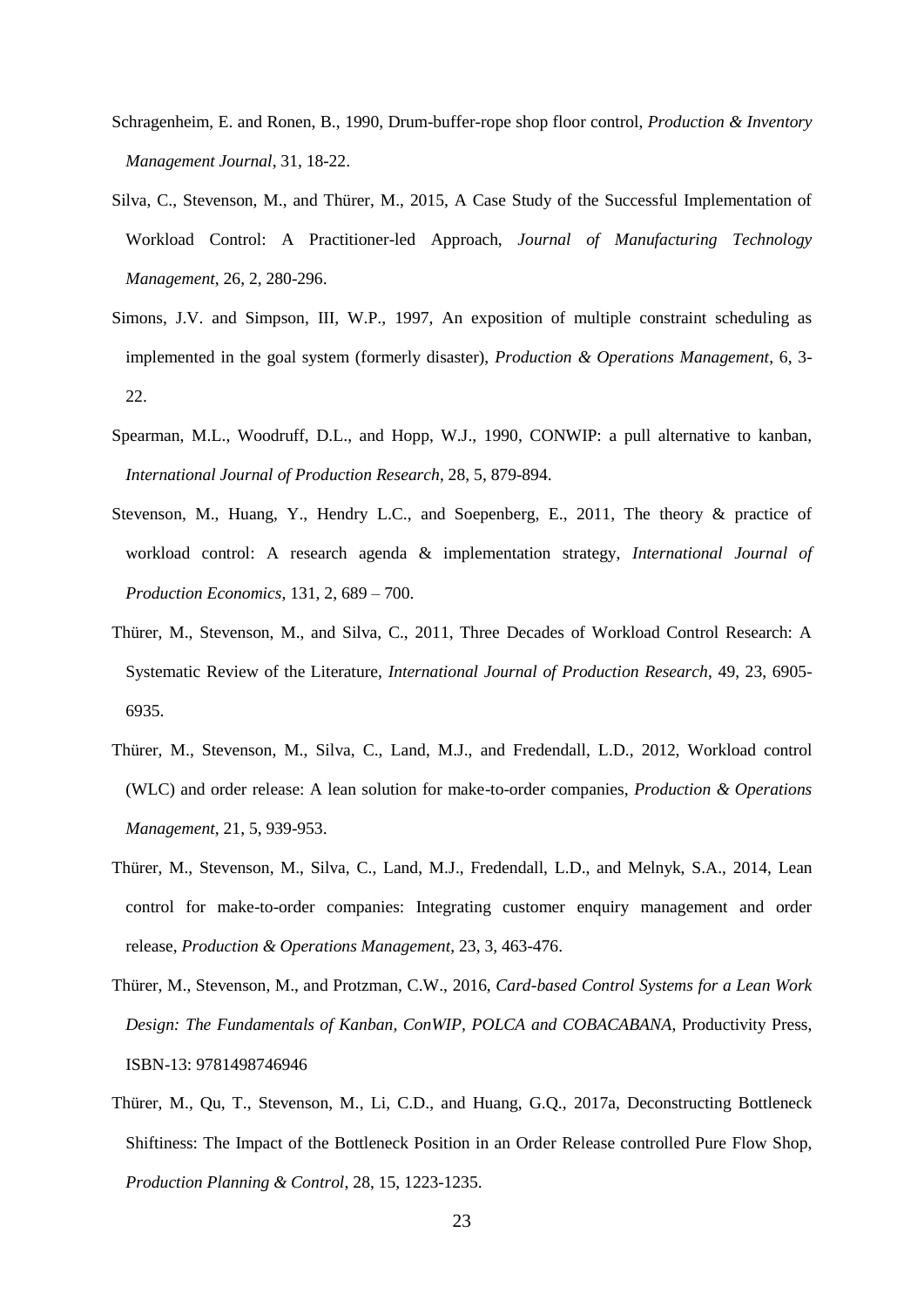- Thürer, M., Stevenson, M., Silva, C., and Qu, T.; 2017b; Drum-Buffer-Rope and Workload Control in High Variety Flow and Job Shops with Bottlenecks: An Assessment by Simulation; *International Journal of Production Economics*; 188, 116-127
- Watson, K.J., and Patti, A, 2008, A comparison of JIT and TOC buffering philosophies on system performance with unplanned machine downtime, *International Journal of Production Research*, 46, 7, 1869-1885.
- Watson, K.J., Blackstone, J.H., and Gardiner, S.C., 2007, The evolution of a management philosophy: The theory of constraints, *Journal of Operations Management*, 25, 387-402.
- Wiendahl, H.P., Gläßner, J., and Petermann, D., 1992, Application of load-oriented manufacturing control in industry, *Production Planning & Control*, 3, 2, 118 – 129.
- Yu, C., and Matta, A., 2016, A statistical framework of data-driven bottleneck identification in manufacturing systems, *International Journal of Production Research*, 54, 21, 6317-6332.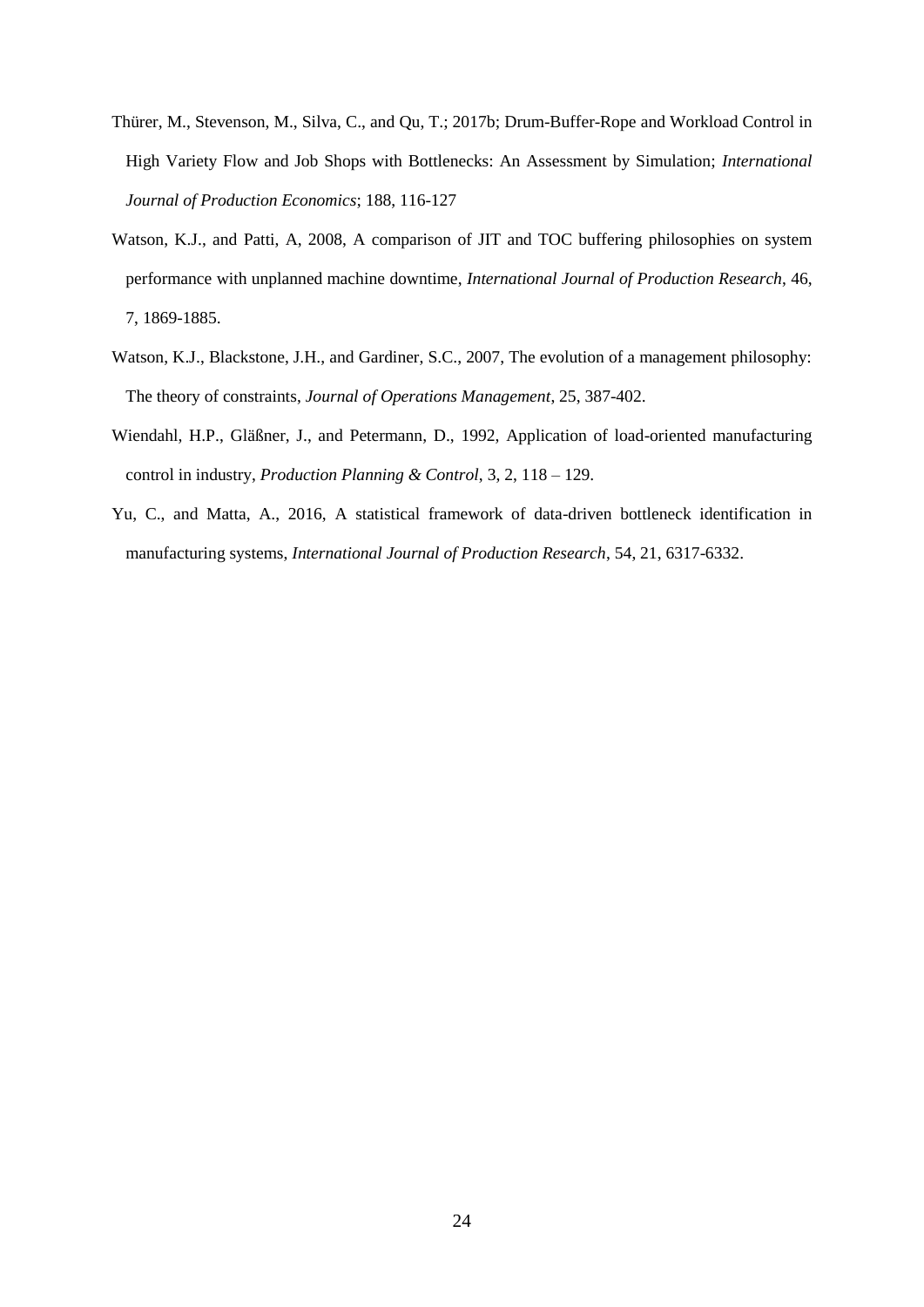| Characteristics<br>qor                                                                                                                                                                                                                      | Shop<br>Characteristics                                                                                                                   |
|---------------------------------------------------------------------------------------------------------------------------------------------------------------------------------------------------------------------------------------------|-------------------------------------------------------------------------------------------------------------------------------------------|
| No. of Operations per Job<br><b>Operation Processing Times (bottleneck)</b><br><b>Operation Processing Times (non-bottleneck)</b><br>Due Date Determination Procedure<br>Inter-Arrival Times                                                | <b>Routing Variability</b><br><b>Routing Direction</b><br>No. of Stations<br>Interchange-ability of Stations<br><b>Station Capacities</b> |
| Truncated 2–Erlang; (mean = 1; max = 4)<br>Truncated 2-Erlang (mean = 1; max = 4) times $0.95$<br>(moderate), 0.85 (severe) and 0.75 (very severe)<br>Due Date = Entry Time + $d$ ; $dU \sim [28, 36]$<br>Exp. Distribution; mean = $1.111$ | Fixed sequence; no-re-entrant flows<br>Directed routing (Pure flow shop: PFS)<br>No interchange-ability<br>All equal                      |

| Table 1: Summary of Simulated Shop and Job Characteristics |  |
|------------------------------------------------------------|--|
|------------------------------------------------------------|--|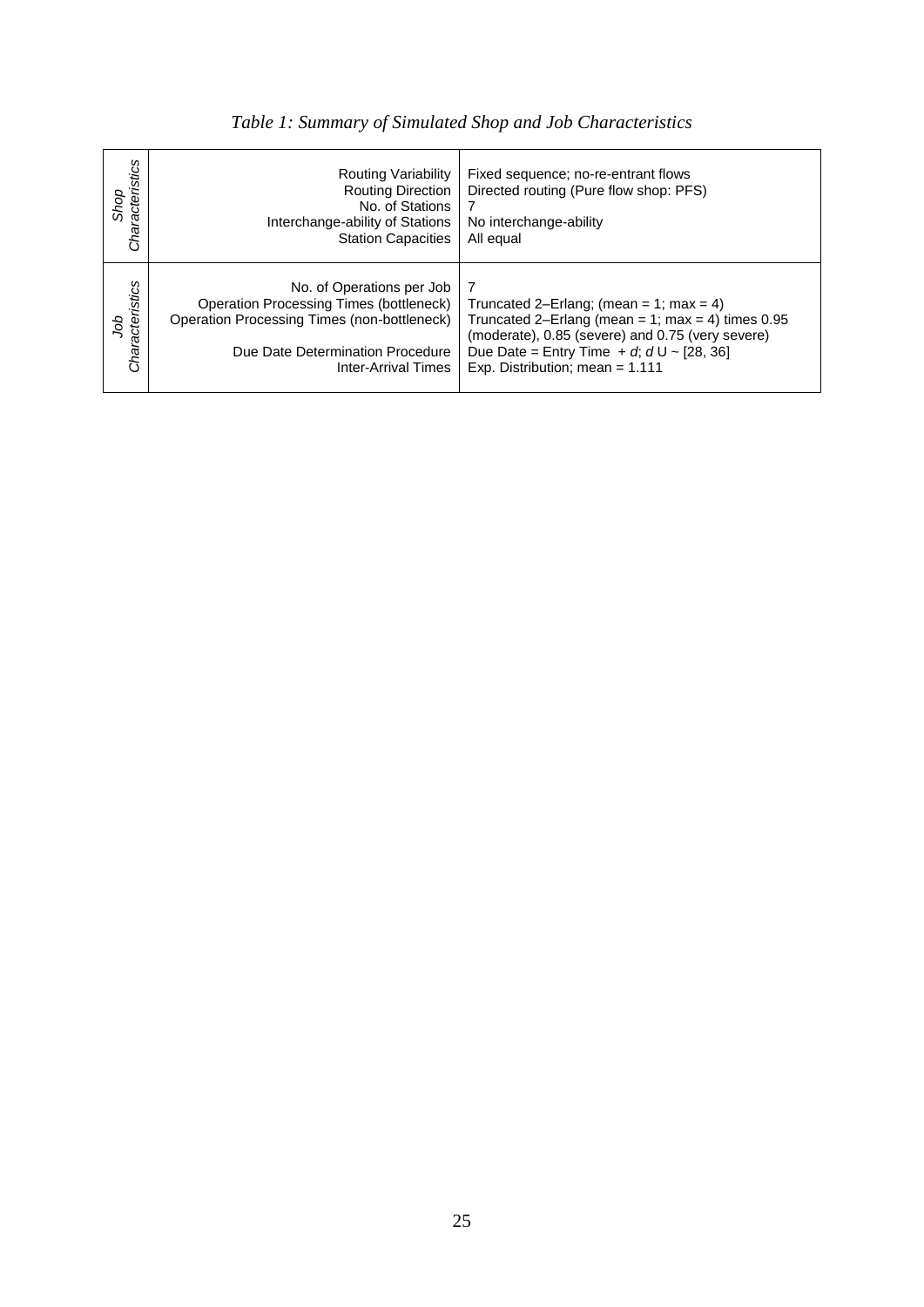|                                   | Source of Variance              | Sum of<br>Squares | $df^1$           | Mean Squares | F-Ratio    | p-Value |
|-----------------------------------|---------------------------------|-------------------|------------------|--------------|------------|---------|
|                                   | <b>Buffer Limit</b>             | 6036.330          | $\boldsymbol{9}$ | 670.703      | 564.230    | 0.000   |
| Lead Time                         | Release Method (RM)             | 302.241           | 1                | 302.241      | 254.260    | 0.000   |
|                                   | <b>Bottleneck Position (BP)</b> | 811.620           | 6                | 135.270      | 113.800    | 0.000   |
|                                   | <b>Bottleneck Severity (BS)</b> | 176001.020        | $\overline{c}$   | 88000.509    | 74029.930  | 0.000   |
|                                   | RM x BP                         | 32.264            | 6                | 5.377        | 4.520      | 0.000   |
|                                   | RM x BS                         | 544074.720        | 2                | 272037.360   | 230000.000 | 0.000   |
|                                   | BP x BS                         | 214.343           | 12               | 17.862       | 15.030     | 0.000   |
|                                   | RM x BP x BS                    | 376.292           | 12               | 31.358       | 26.380     | 0.000   |
|                                   | Error                           | 49865.420         | 41949            | 1.189        |            |         |
|                                   | <b>Buffer Limit</b>             | 3.482             | 9                | 0.387        | 1200.200   | 0.000   |
|                                   | Release Method (RM)             | 0.049             | 1                | 0.049        | 151.840    | 0.000   |
|                                   | <b>Bottleneck Position (BP)</b> | 0.587             | 6                | 0.098        | 303.470    | 0.000   |
|                                   | <b>Bottleneck Severity (BS)</b> | 17.621            | 2                | 8.810        | 27331.920  | 0.000   |
| Percentage<br>Tardy               | RM x BP                         | 0.005             | 6                | 0.001        | 2.380      | 0.027   |
|                                   | RM x BS                         | 48.113            | $\overline{2}$   | 24.057       | 74628.970  | 0.000   |
|                                   | BP x BS                         | 0.151             | 12               | 0.013        | 38.940     | 0.000   |
|                                   | RM x BP x BS                    | 0.135             | 12               | 0.011        | 35.010     | 0.000   |
|                                   | Error                           | 13.522            | 41949            | 0.000        |            |         |
|                                   | <b>Buffer Limit</b>             | 1812.267          | 9                | 201.363      | 559.970    | 0.000   |
|                                   | Release Method (RM)             | 276.202           | 1                | 276.202      | 768.090    | 0.000   |
|                                   | <b>Bottleneck Position (BP)</b> | 119.817           | 6                | 19.969       | 55.530     | 0.000   |
|                                   | <b>Bottleneck Severity (BS)</b> | 5263.377          | 2                | 2631.688     | 7318.490   | 0.000   |
| Mean<br>Tardiness                 | RM x BP                         | 27.319            | 6                | 4.553        | 12.660     | 0.000   |
|                                   | RM x BS                         | 18822.390         | $\overline{2}$   | 9411.195     | 26171.710  | 0.000   |
|                                   | BP x BS                         | 62.454            | 12               | 5.204        | 14.470     | 0.000   |
|                                   | RM x BP x BS                    | 185.388           | 12               | 15.449       | 42.960     | 0.000   |
|                                   | Error                           | 15084.618         | 41949            | 0.360        |            |         |
|                                   | <b>Buffer Limit</b>             | 19318.259         | 9                | 2146.473     | 3646.820   | 0.000   |
| Throughput<br>Time                | Release Method (RM)             | 380.620           | 1                | 380.620      | 646.670    | 0.000   |
|                                   | <b>Bottleneck Position (BP)</b> | 7272.665          | 6                | 1212.111     | 2059.350   | 0.000   |
|                                   | <b>Bottleneck Severity (BS)</b> | 77176.431         | 2                | 38588.215    | 65560.630  | 0.000   |
|                                   | RM x BP                         | 73.575            | 6                | 12.262       | 20.830     | 0.000   |
|                                   | RM x BS                         | 333613.270        | $\overline{c}$   | 166806.640   | 280000.000 | 0.000   |
|                                   | BP x BS                         | 578.545           | 12               | 48.212       | 81.910     | 0.000   |
|                                   | RM x BP x BS                    | 698.055           | 12               | 58.171       | 98.830     | 0.000   |
|                                   | Error                           | 24690.687         | 41949            | 0.589        |            |         |
| <sup>1</sup> ) degrees of freedom |                                 |                   |                  |              |            |         |

*Table 2: ANOVA Results*

*Table 3: Results for Scheffé Multiple Comparison Procedure: Release Methods*

| Rule<br>(x)                                                                  | Rule<br>(y) | Lead<br>Time       |       | Percentage<br>Tardy |          | Mean<br><b>Tardiness</b> |       | Throughput<br>Time |       |
|------------------------------------------------------------------------------|-------------|--------------------|-------|---------------------|----------|--------------------------|-------|--------------------|-------|
|                                                                              |             | lower <sup>1</sup> | upper | lower               | upper    | lower                    | upper | lower              | upper |
| SA                                                                           | DBR         | 0.149              | 0.191 | $-0.003$            | $-0.002$ | 0.151                    | 0.174 |                    | 0.205 |
| <sup>1)</sup> 95% confidence interval; $*$ not significant at $\alpha$ =0.05 |             |                    |       |                     |          |                          |       |                    |       |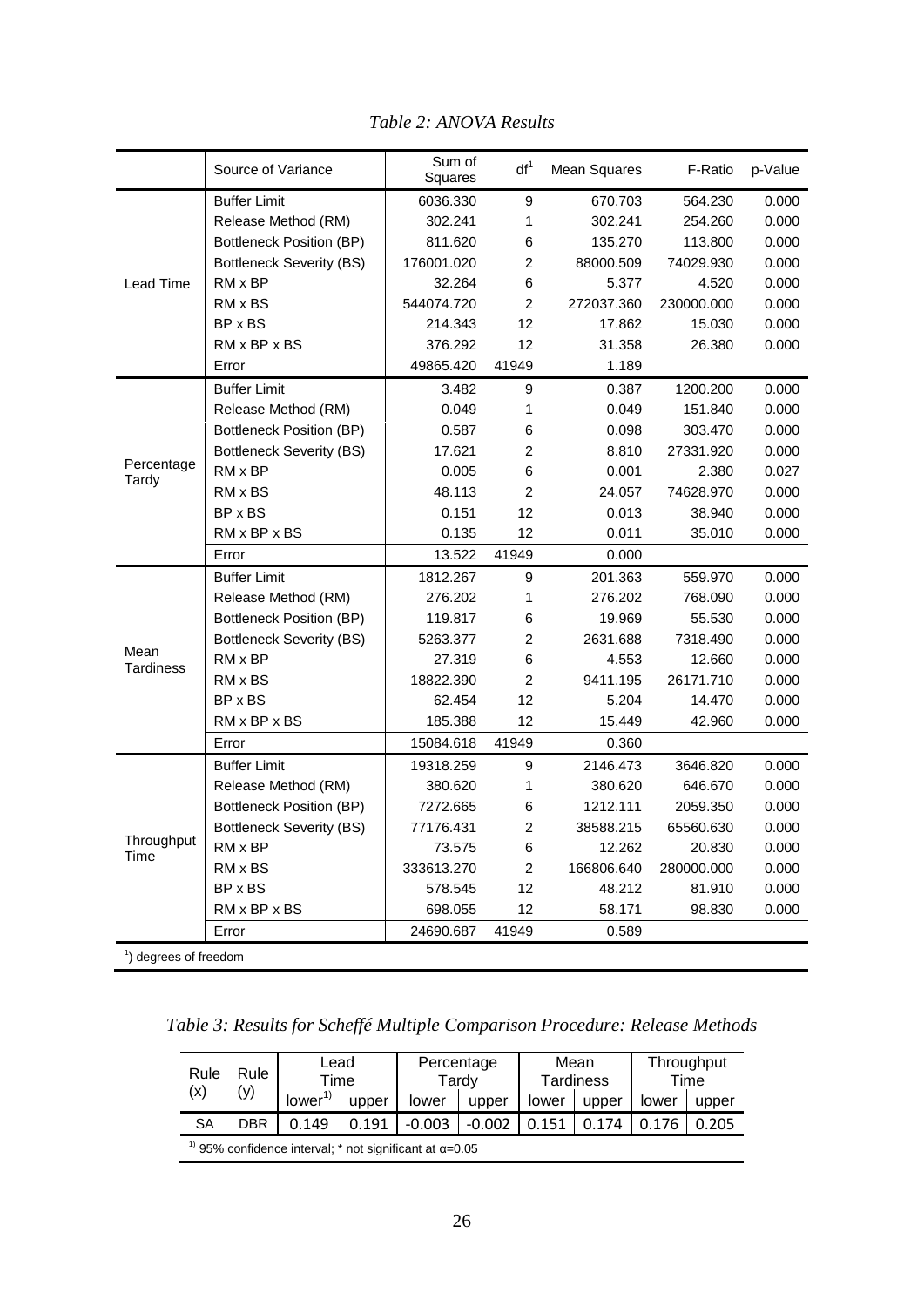

*Figure 1: Drum-Buffer-Rope*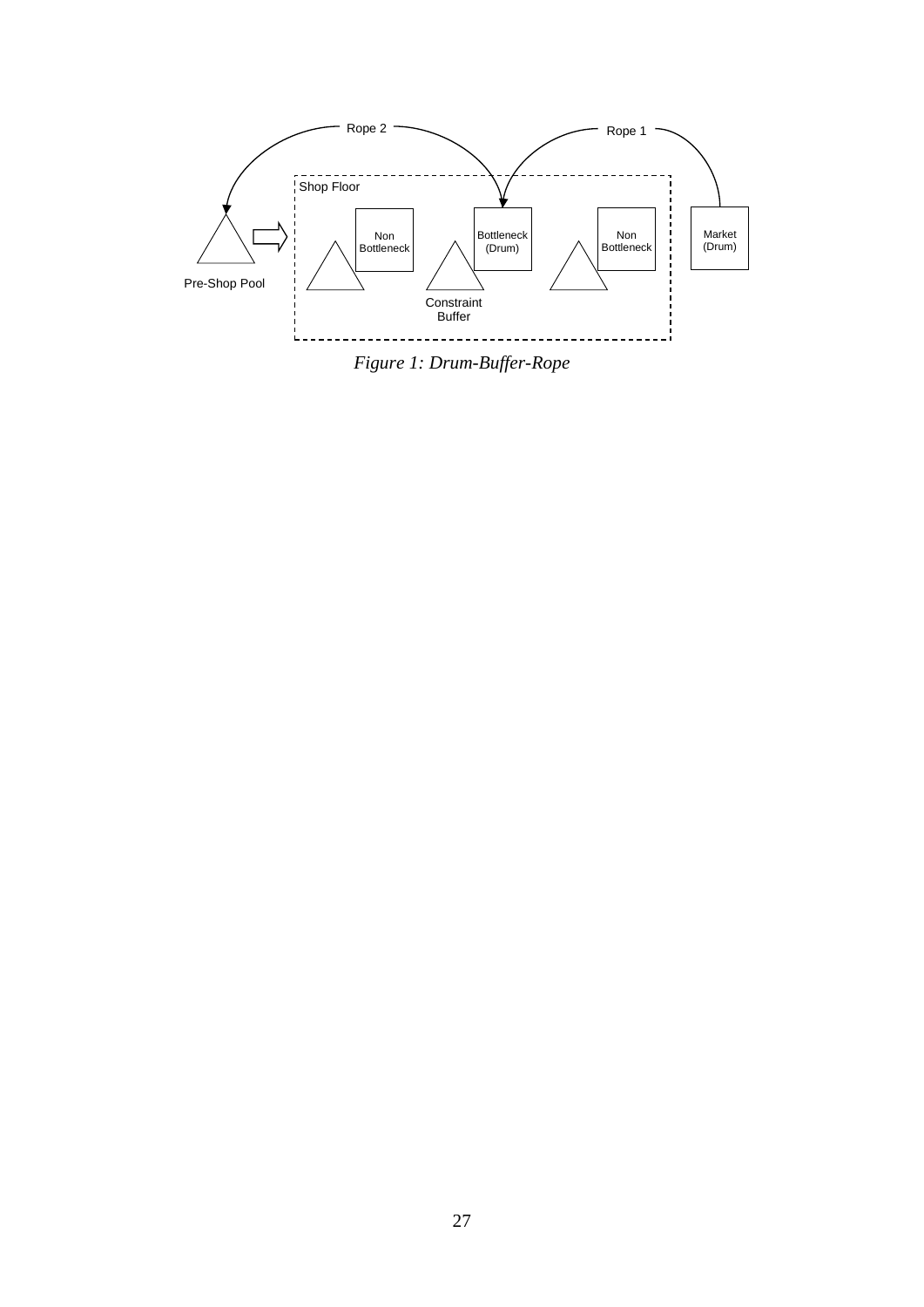

*Figure 2: Performance Impact of Bottleneck Position under DBR Release: (a) moderate; (b) severe; and, (c) very severe Bottleneck*